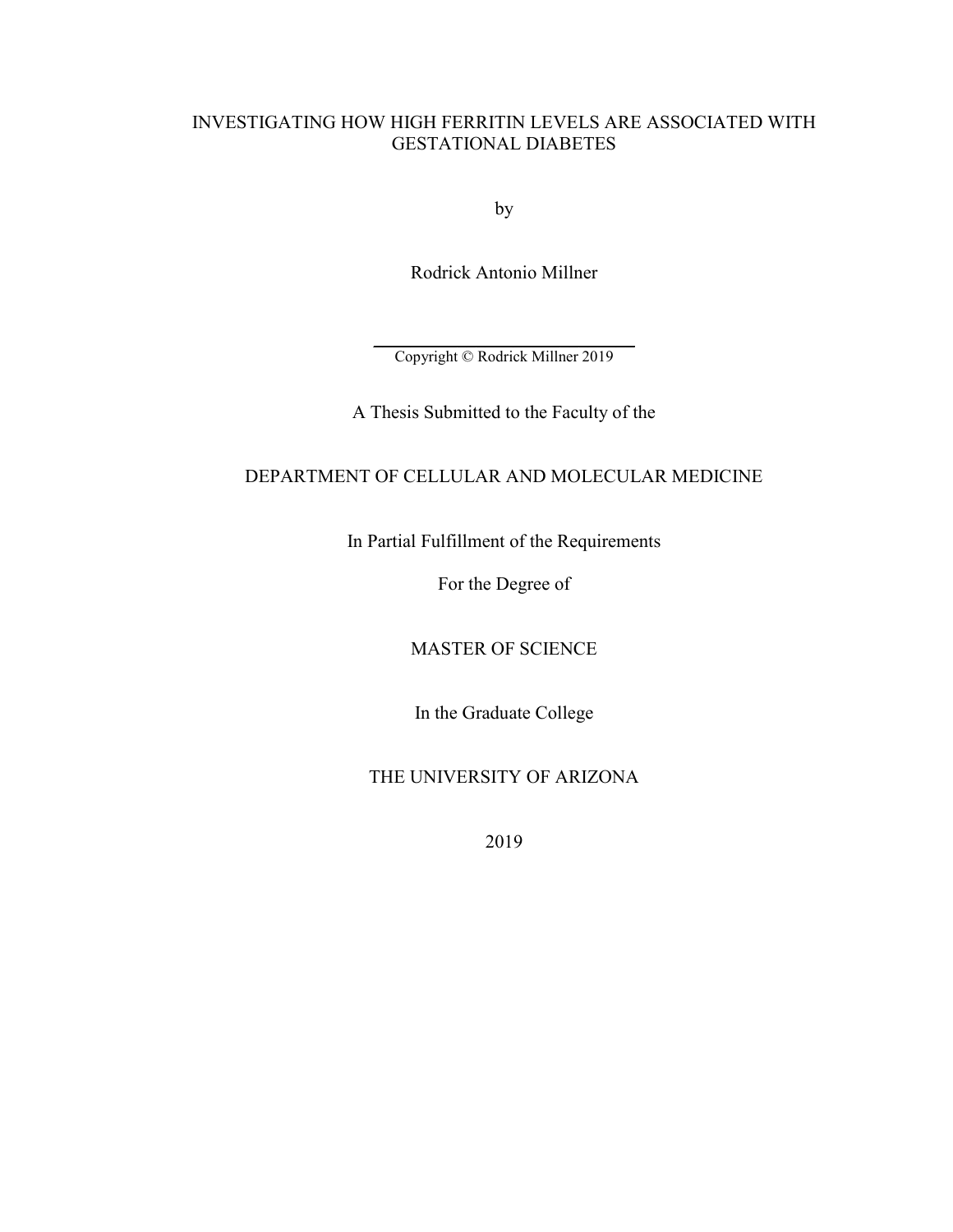# THE UNIVERSITY OF ARIZONA **GRADUATE COLLEGE**

As members of the Master's Committee, we certify that we have read the thesis prepared by Rodrick Antonio Millner titled Investigating How High Ferritin Levels are Associated with Gestational Diabetes and recommend that it be accepted as fulfilling the dissertation requirement for the Master's Degree.

Lonnie Lybarger Lawrence Mandarino avid Ellato

David Elliott

Date:  $\frac{6-7-19}{25}$ <br>Date:  $\frac{9}{25}$   $\frac{20}{5}$ 

Date: 26 April, 2019

Final approval and acceptance of this thesis is contingent upon the candidate's submission of the final copies of the thesis to the Graduate College.

I hereby certify that I have read this thesis prepared under my direction and recommend that it be accepted as fulfilling the Master's requirement.



 $\angle$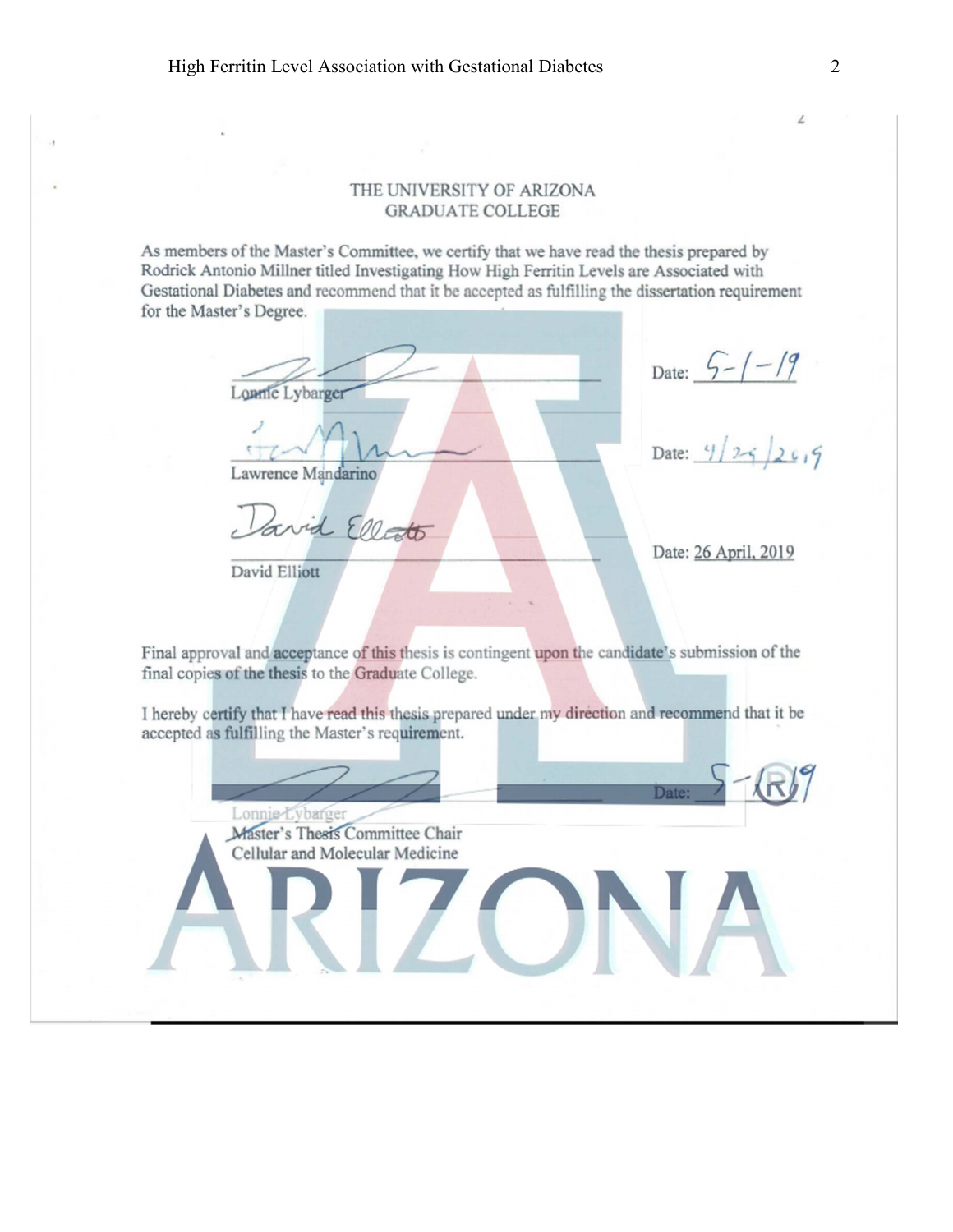## Author Note

I would like to pay special thankfulness, warmth and appreciation to the persons below who made my research successful and assisted me at every point to cherish my goal:My Mentor Dr. Lonnie Lybarger Director of the Department of Cellular and Molecular Medicine (CMM) Master's Program, for his vital support and assistance. His encouragement made it possible to achieve the goal. My mentor Dr. Lawrence Mandarino, whose help and sympathetic attitude at every point during my research helped me to work in time. Dr. David Elliott, whose reminders and constant motivation encouraged me to meet the deadlines. All the faculty, staff members, and friends at the University of Arizona library for providing me with resources needed for my thesis, whose services turned my research a success. My Mom and Dad, family members and friends, without whom I was nothing; they not only assisted me financially but also extended their support morally and emotionally.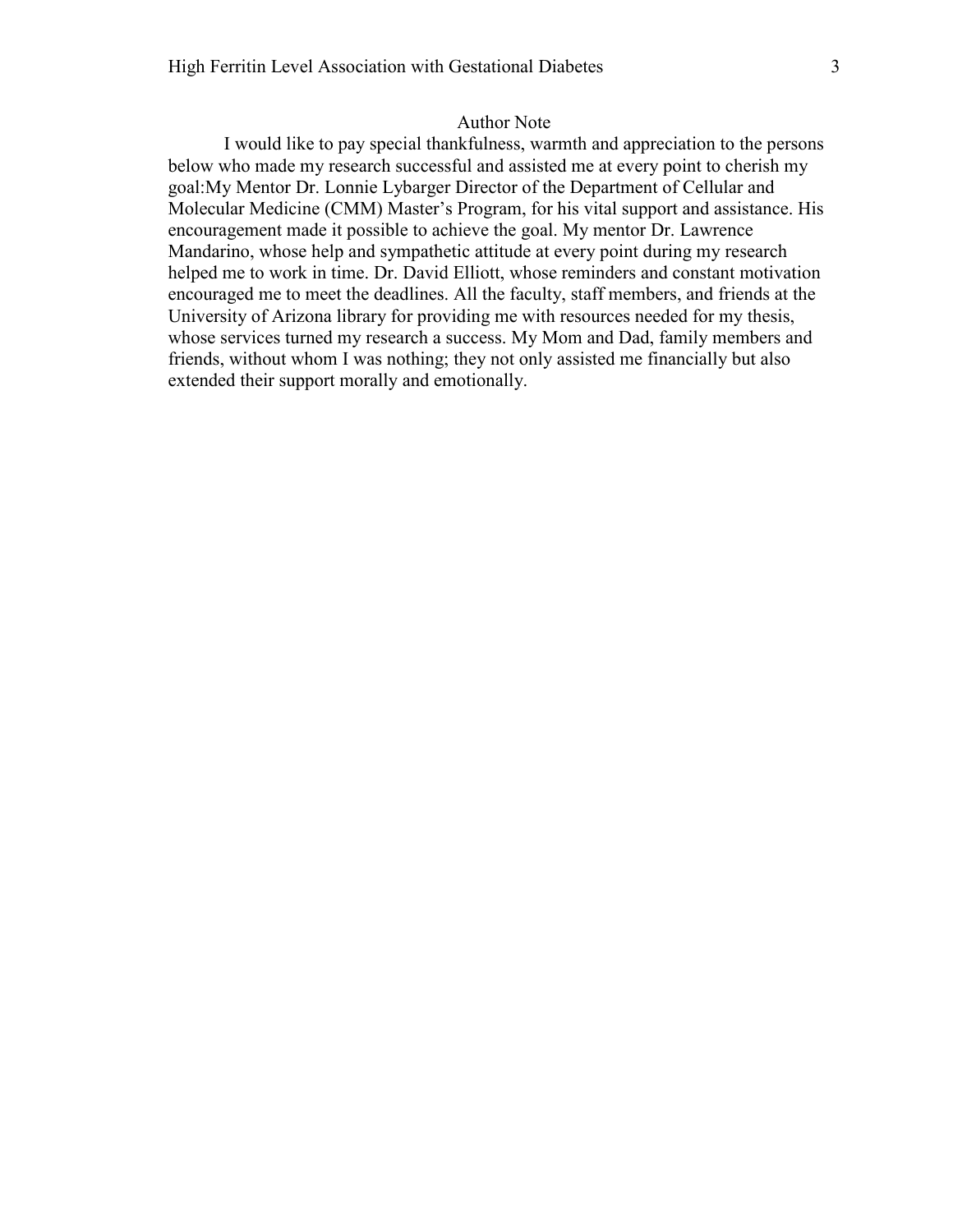| Investigating How High Ferritin Levels are Associated with Gestational Diabetes |  |
|---------------------------------------------------------------------------------|--|
|                                                                                 |  |
|                                                                                 |  |
|                                                                                 |  |
|                                                                                 |  |
|                                                                                 |  |
|                                                                                 |  |
| Pancreas, Primary Organs and Cells Involved in Glucose Homeostasis 13           |  |
|                                                                                 |  |
|                                                                                 |  |
|                                                                                 |  |
|                                                                                 |  |
|                                                                                 |  |
|                                                                                 |  |
|                                                                                 |  |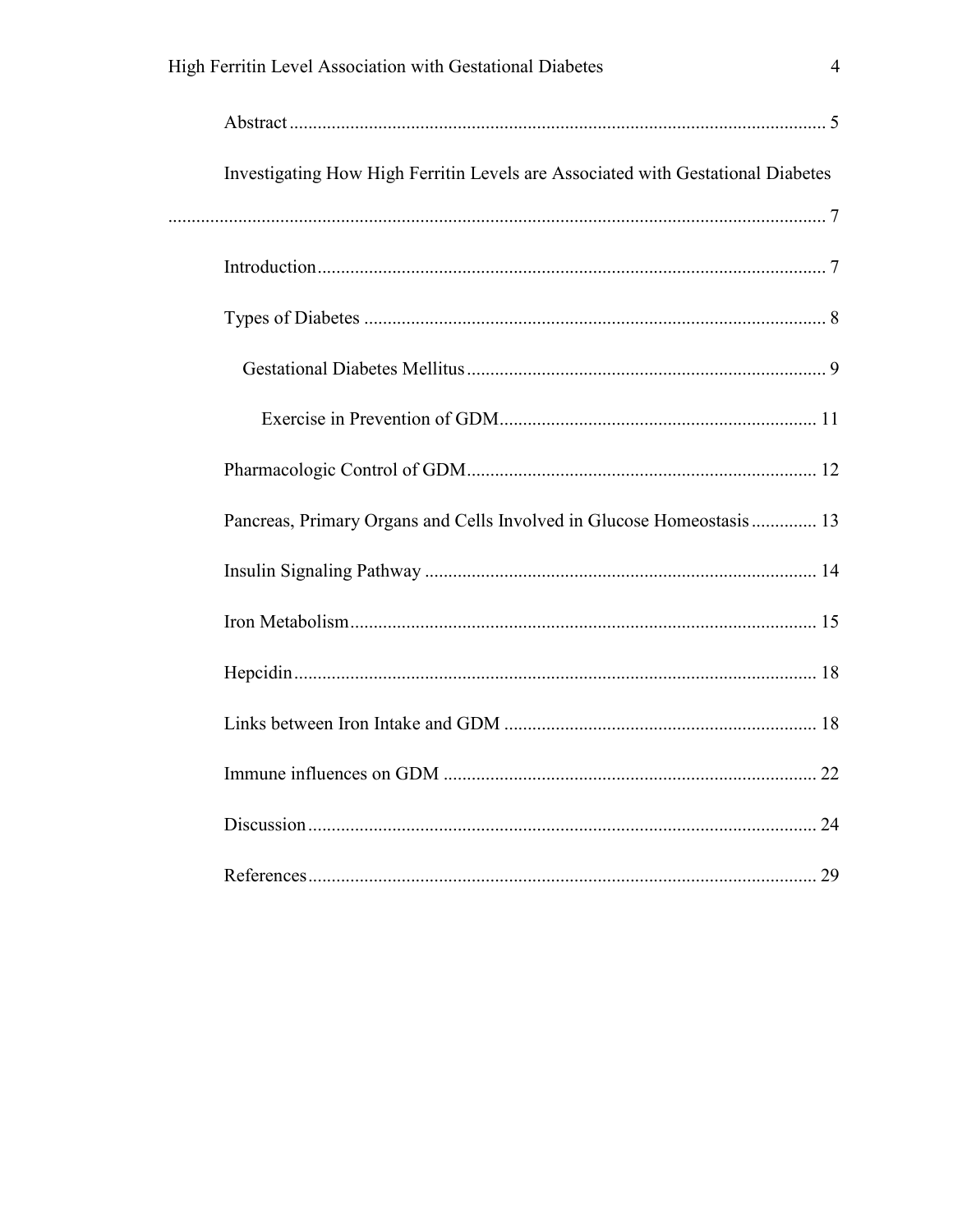### Abstract

Gestational diabetes mellites (GDM) is now a widely recognized condition that affects over 10% of mothers within the United States. The CDC estimates between 2-10% of pregnancies in the US are affected by gestational diabetes every year. Gestational diabetes was discovered over a century ago, and our current understanding has enabled us to determine multiple mechanisms that lead to Gestational diabetes. It is becoming clear that placental hormones are the major contributor toward development of Gestational diabetes. Placental growth hormones have the ability to inhibit insulin receptors as a mechanism for causation of gestational diabetes. However, iron has recently emerged as a potential contributor to the development of gestational diabetes. The focus of my thesis will be how high iron levels are associated with the increased risk of gestational diabetes development in mothers. I will base my model on Fu, *et al*, 2016 whose research aimed to summarize the available proof for correlation of body iron status, dietary total iron, and risk of gestational diabetes and Ganz *et al*. who introduces the idea that hepcidin is a potential factor contributing to gestational diabetes. Finally, I will conclude with the role specific cytokines have on insulin resistance, based on the work of Nieto-Vazquez , *et al*. and how this may integrate with iron-mediated effects. My interpretations are based on quantitative data, prospective cohort studies<sup>1</sup> and case control studies<sup>2</sup>. I will discuss how consuming large amounts of red meat is correlated with risk of developing gestational

 $\overline{a}$ 

 $<sup>1</sup>$  A cohort study or panel study is a quasi-experiment in the form of a</sup> longitudinal study

 $2A$  case-control study is a type of observational study in which two existing groups differing in outcome are identified and compared on the basis of some supposed causal attribute.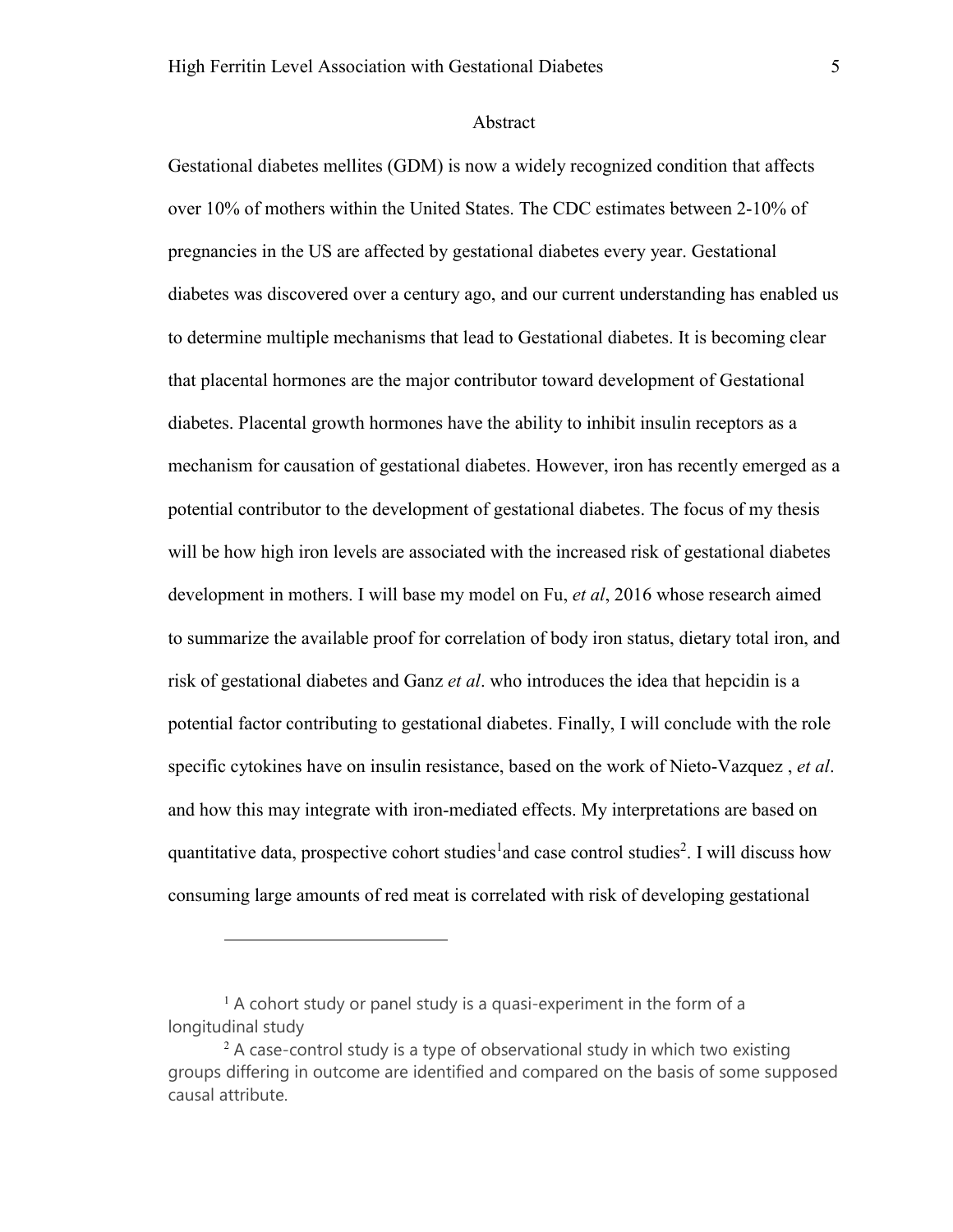diabetes. Fu, *et al*, mentioned several studies (Sharifi,2010; Chan,2009; Kinnunen,2014; and Gungor,2007) with conflicting arguments on whether or not heme iron affected blood glucose. Iron is an important factor in gestational diabetes development because too much iron can lead to hemochromatosis in the pancreas which could develop to Type-1 diabetes from tissue destruction. Tissue damage from hemochromatosis attracts immune cells (Monocytes) that release Interleukin-6 cytokines, which are known to interfere with blood glucose homeostasis. The liver is an important organ involved in gestational diabetes because of its role in releasing hepcidin<sup>3</sup>, which is a hormone involved in the inhibition of heme-iron's release into circulation. The goal of my thesis is to contribute to the growing knowledge pertaining to gestational diabetes by focusing on the relationship that iron has in increasing a mother's risk of developing gestational diabetes. Given the recent literature regarding iron and gestational diabetes, the discovery of iron as a potential risk factor may contribute to development of effective new protocols for pregnant women to prevent gestational diabetes.

*Keywords*: Gestational Diabetes, Ferritin, Hepcidin, Interleukin-6

-

<sup>3</sup>A protein that in humans is encoded by the *HAMP* gene. Hepcidin is a key regulator of the entry of iron into the circulation in mammals (Ganz, 2003).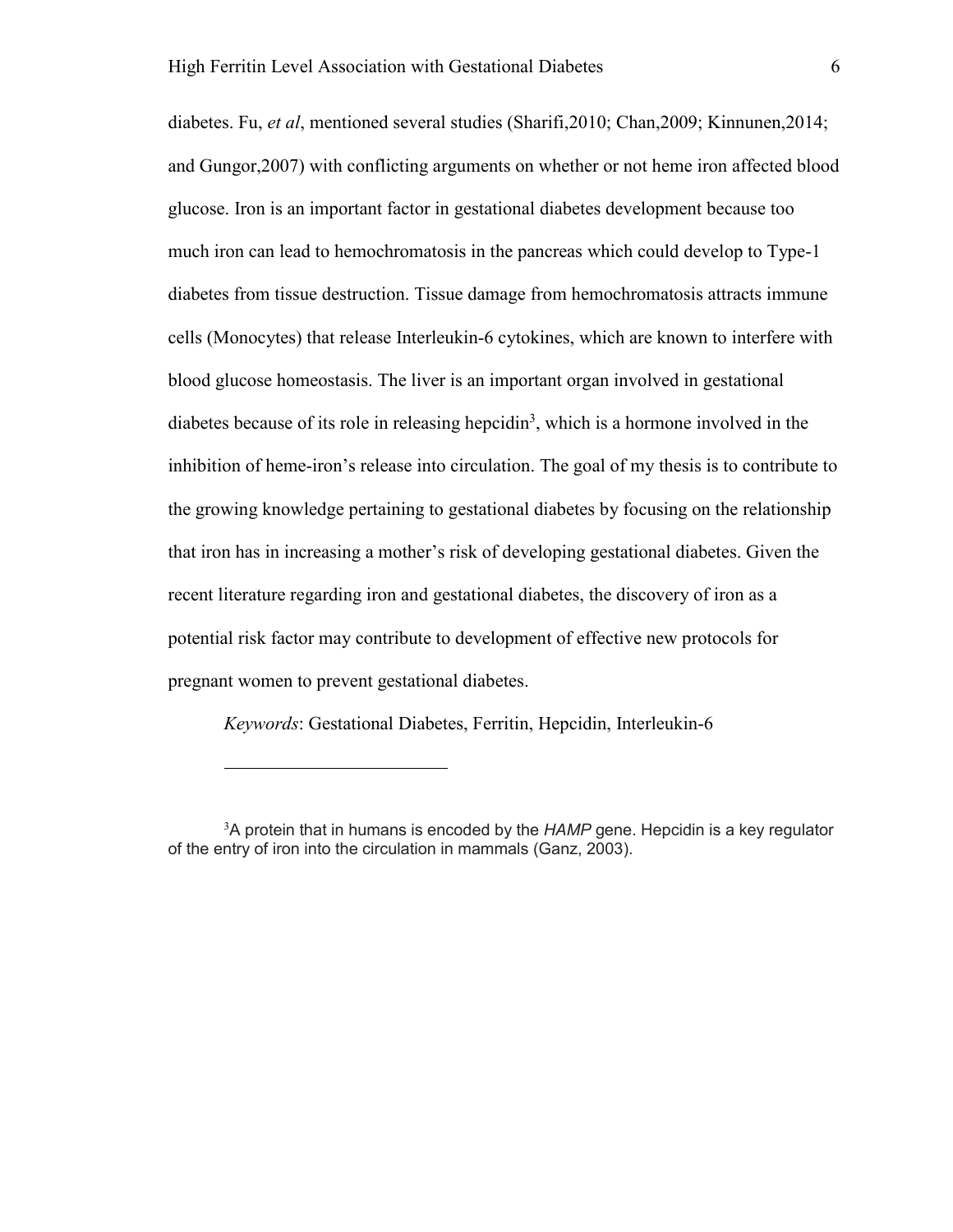Investigating How High Ferritin Levels are Associated with Gestational Diabetes

# **Introduction**

Diabetes Mellitus is a disease that has been recognized as early as the  $15<sup>th</sup>$  century B.C. The first recorded person to be diagnosed with diabetes dwelled in Egypt in the year 1552 B.C. The patient presented with excessive urination; later in the start of the early  $11<sup>th</sup>$  century A.D., patients who presented with excessive urination were asked to give urine samples to their physician, who would drink the urine sample to determine if it tasted sweet. Sweet-tasting urine was a positive indicator for diabetes. Medical personal has come a long way from ingesting bodily fluids of patients suspected to have diabetes. We now depend on the modern, evidence-based diagnostic procedures, seen today in most primary care offices, hospitals, and clinics. One such test is the Oral Glucose Tolerance Test (OGTT). The patient is ordered to consume a drink that is high in sugar. Then two hours later, the medical provider will administer a test to determine the patient's blood glucose level. This test is objectively used to determine how fast glucose is cleared from the blood but at the molecular level the test tells medical providers what is happening to either beta cells and/or insulin receptors. Another popular test is the hemoglobin A1C (HbA1c) test which measures the patient's glycated hemoglobin. Glycated hemoglobin is a form of hemoglobin that reflects the three-month average plasma glucose concentration. HbA1c is a measure of the beta-N-1- deoxy frucsoyl components of hemoglobin (Miedema, 2005). This test is limited to three months because the average life span of red blood cells (RBC) is four months (120) days.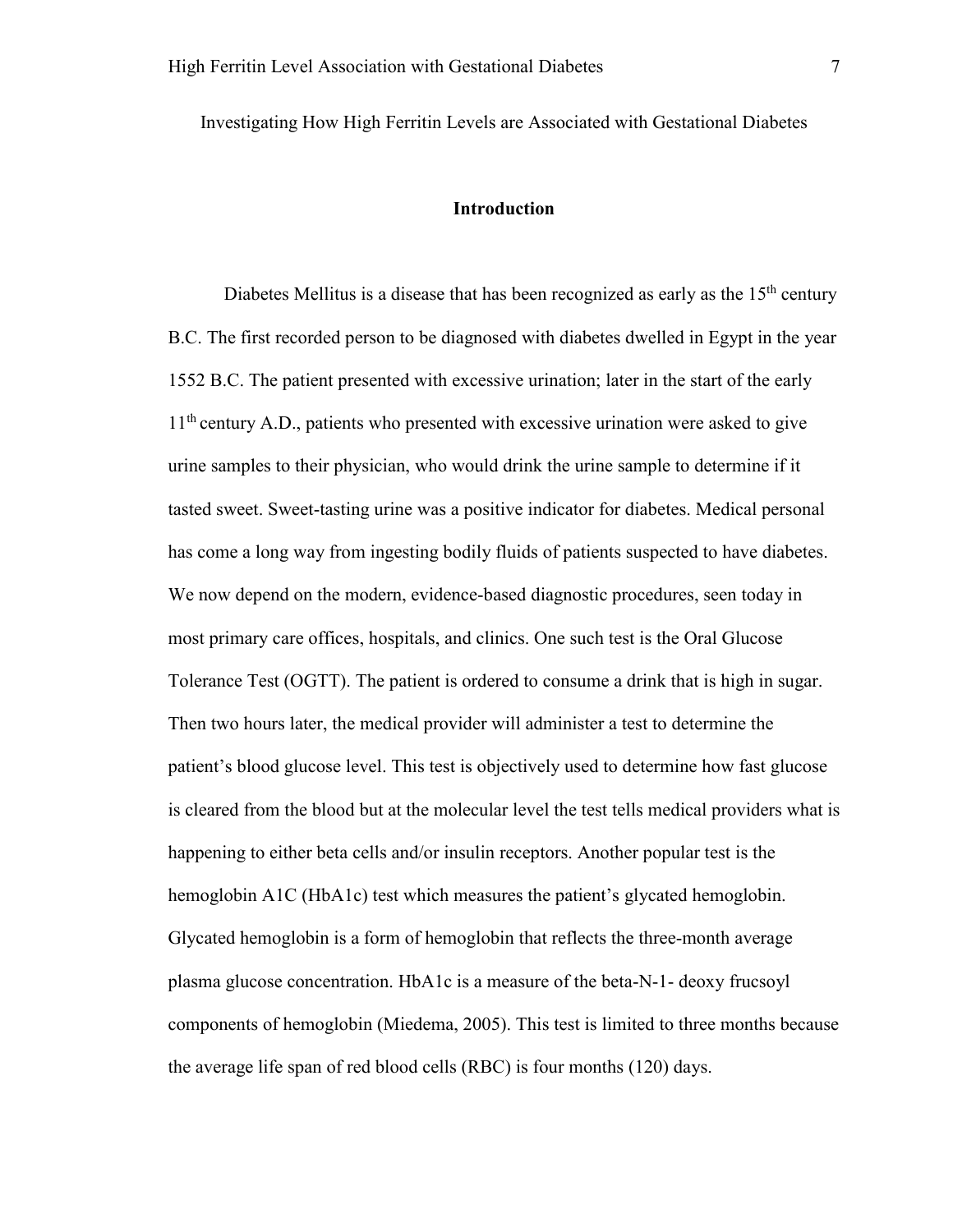When blood glucose levels are high, glucose molecules can be conjugated to the hemoglobin molecules within erythrocytes. The longer the duration of hyperglycemia in the vascular system, the more glucose is coupled to hemoglobin within RBCs, thus increasing the glycated hemoglobin levels. Since glycation of a hemoglobin molecule is irreversible, the buildup of glycated hemoglobin within erythrocytes reflects the average level of glucose the cell has been exposed to during its life cycle. Measuring glycated hemoglobin helps determine how effective a course of therapy is when monitoring longterm serum glucose. High levels of glycated hemoglobin will indicate an unhealthy control of blood glucose levels which results in hyperglycemia (Miedema, 2005). Glycated hemoglobin prevents oxygen from binding to the heme molecules which decrease oxygen absorption in surrounding muscle cells (Miedema, 2005).

#### **Types of Diabetes**

l

Type-1 Diabetes emerges as a result of an autoimmune disorder, where the host cells start attacking pancreatic beta cells<sup>4</sup>, leading to insulin deficiency (Clark, 2016). As a result of insulin loss, patients become insulin dependent and would require synthetic insulin to control blood glucose levels. A consensus report from the American Diabetes Association (ADA) estimates 1.25 million Americans have Type-1 Diabetes. Type-2 diabetes is another form of diabetes which results from the pathological condition in which healthy insulin-sensitive receptors become resistant to insulin. The CDC reports that 90% of diagnosed cases are Type-2 Diabetes (T2D). Gestational Diabetes (GDM) is described as a condition in which a woman without prior evidence of diabetes develops

<sup>&</sup>lt;sup>4</sup>insulin-producing cells in the islets of Langerhans of the pancreas.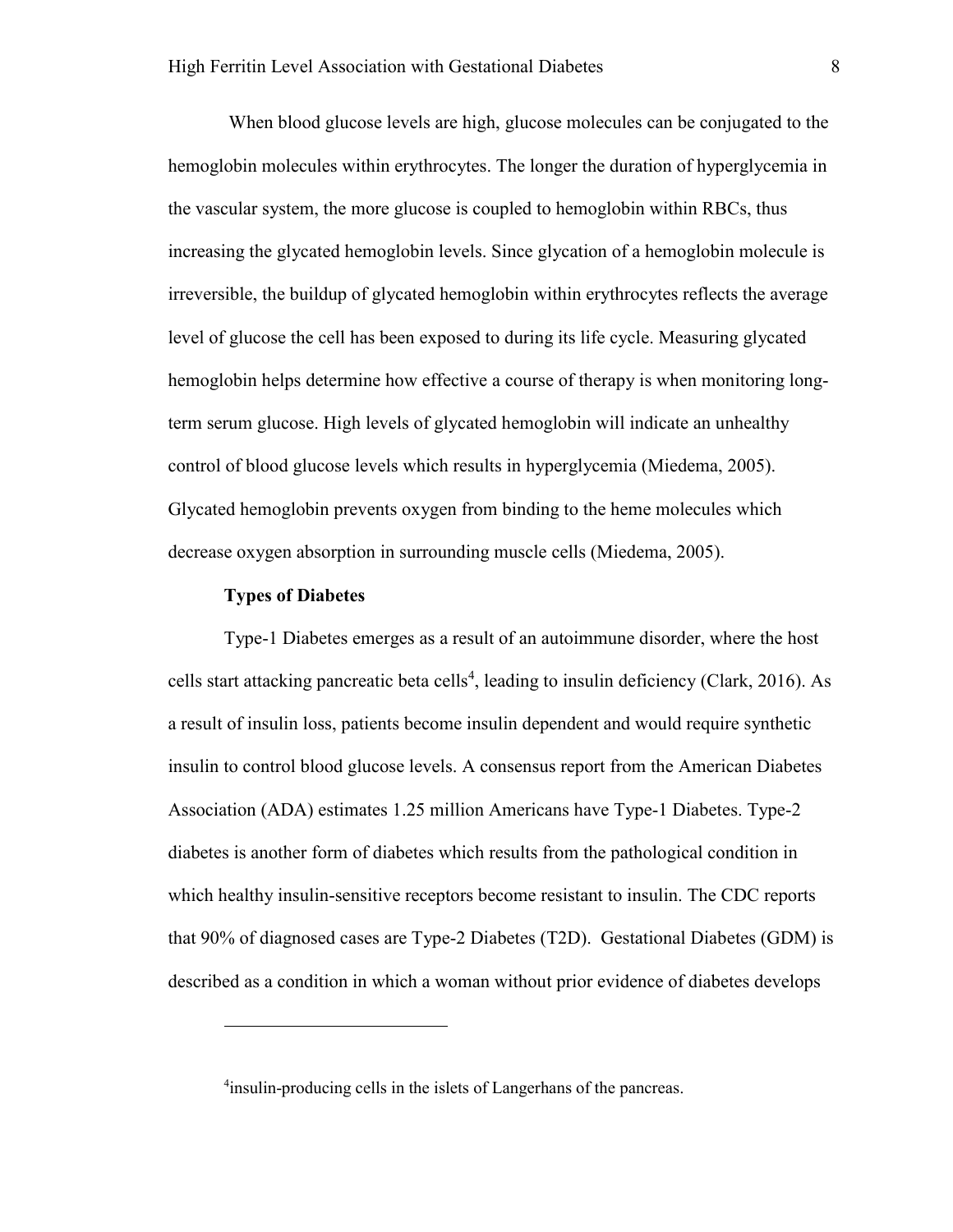high blood sugar levels during pregnancy (Zhang, 2017). GDM pathophysiology is similar to T2D; both cause insulin receptor insensitivity. Healthy women without a family history of diabetes can also be at risk for GDM (Mari-Sanchis, 2018) which is why it is important to study other risk factors for GDM.

GDM is impacted by environmental factors like diet and exercise, or genetic factors such as autoimmune disorders. Family history can also contribute to increasing risk of developing GDM. As we continue to study the development and causation of GDM specifically, there is more evidence suggesting that a variety of factors can contribute to the diabetes. Studies by Zhang,2017; Helin,2012; Fu, 2016; Zhao, 2016, explored how iron levels affected blood glucose levels and how it specifically relates to GDM. The daily dietary need for iron in women who are menstruating is 2-3 mg per day, but that value increases to 6-7 mg per day during pregnancy. However, the iron levels in a typical Western diet are on average 15-20 mg/day, of which 15-35% gets absorbed into specialized cells (Hurrell,2010). Therefore, these investigators considered the effects of high or low heme iron has on development of diabetes. The potential role of heme iron in GDM will be discussed in detail below.

#### **Gestational Diabetes Mellitus**

Uncontrolled GDM can have devastating effects on both the mother and the fetus. The children of women who had GDM will have an increased risk for childhood and adult obesity (Kawasaki, 2018). Kawasaki, *et al*. observed that such children are at increased risk for developing Type-1 (T1D) diabetes in early childhood and also increased risk of developing T2D in early adulthood (2018). They based their statements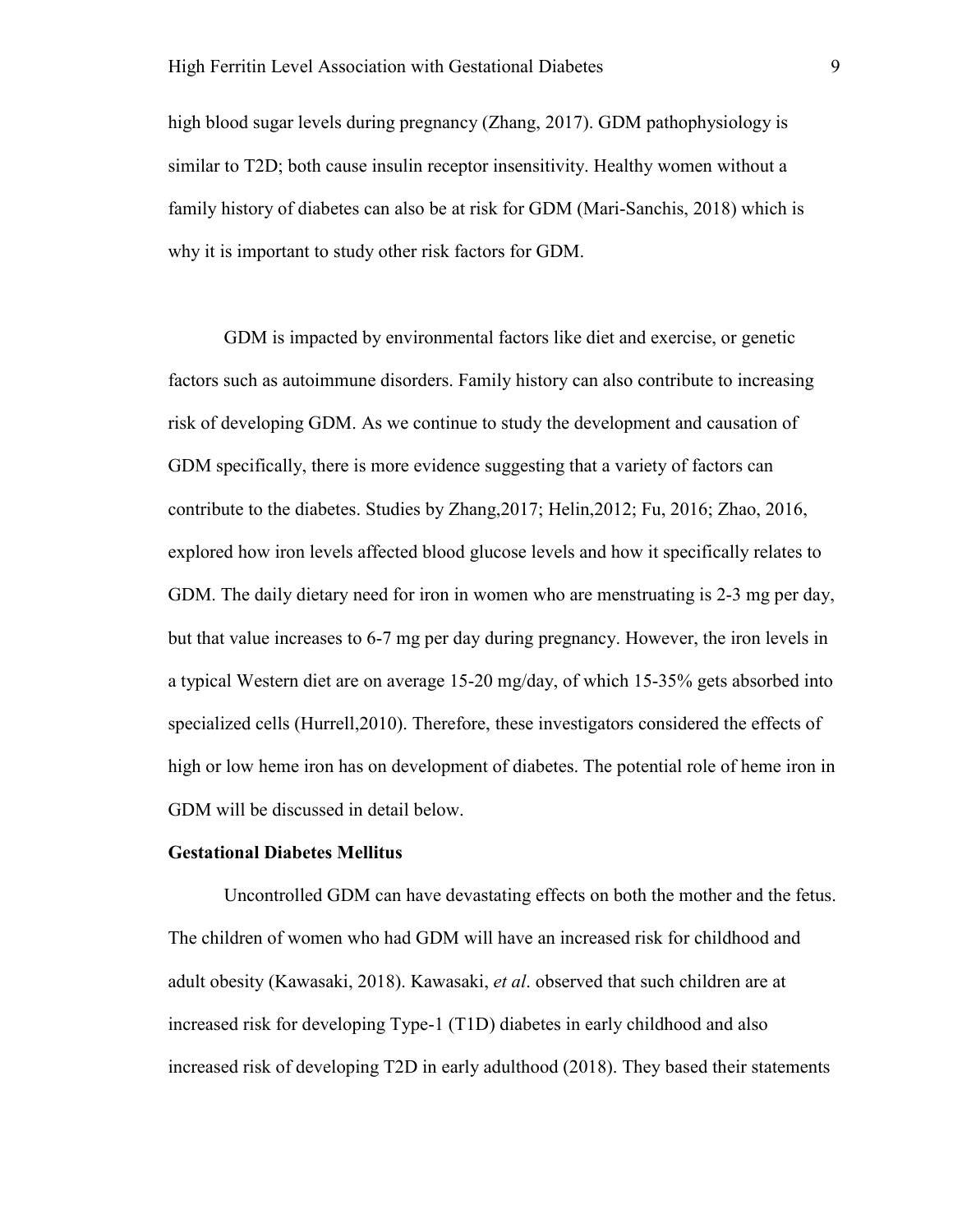on observational studies which involved 26,509 children who were offspring of mothers whom had developed GDM. As GDM manifests through pregnancy, glucose is unable to be efficiently get taken up by specialized cells (Funk, 2011). If glucose is poorly taken up by specialized cells i.e. muscle cells, the blood stream, then glycogen storage persists ultimately leading to increased adipose tissue mass in both the mother and fetus (Mack, 2017).

The mixing of maternal and fetal circulation does not occur directly, instead, the placenta acts as a filter to allow specific nutrients to reach the fetus from the mother and allows waste to reach the mother from the fetus. Glucose is a molecule that is able to cross the placental barrier into the fetus's blood stream. The blood glucose levels of the fetus increase leading to fetal hyperglycemia (Carr,1998). This becomes problematic when the fetal pancreas responds to the rise in blood sugar by activating beta cells to release fetal pancreatic insulin, the insulin production is inadequate compared to the increasing serum glucose from the mother (Mack, 2017). Macrosomia<sup>5</sup> it the most common consequence of GDM (Stainhart, 1997; Shepard 2017). Excessive levels of glucose stimulation on the fetal pancreatic beta cells can cause decreased insulin production and lead to degradation of the pancreatic cells themselves. Hyperglycemia in the fetus results in the stimulation of insulin, insulin like growth factors, growth hormones, and other growth factors that stimulate fetal growth and deposition of fat and glycogen, these factors lead to macrosomia which results in oversized babies (Shepard, 2017). Geraghty, *et al*. collected blood samples from 331 mother-child couples in a

-

<sup>5</sup> a condition in which babies are born much larger than normal.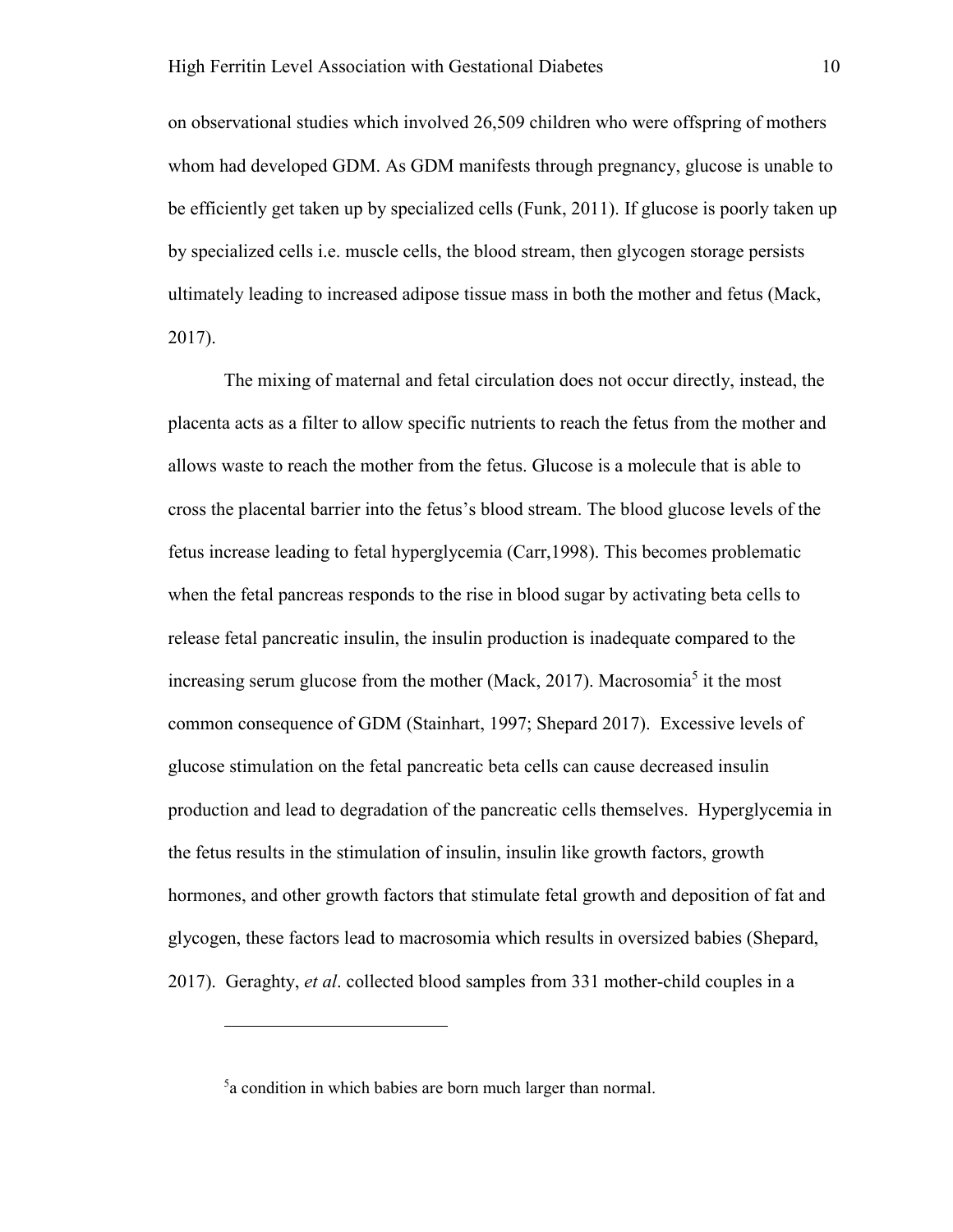prospective cohort and they found that maternal high serum glucose levels correlated positively with birth weight. These studies both demonstrate and highlight the complexity of how together maternal obesity and maternal glucose intolerance not only increase birth weight but also lead to increased neonatal adiposity, putting the child at a risk for developing macrosomia. Catalano, *et al*. found that infants born to women with GDM have increased fat mass when compared to infants born to women with normal glucose tolerance. However, GDM can be prevented and controlled through exercise, dieting and medication.

#### **Exercise in Prevention of GDM**

**"**The first-line of treatment" in GDM cases is the application of prevention skills. Prevention of GDM is becoming a bigger concern as the prevalence of GDM increases worldwide. Shepherd, 2017 investigated how diet and exercise could help control or prevent GDM in pregnant women. Patients who exercise regularly can lower their risk of developing GDM. Even pregnant women who have not been physically active prior to pregnancy, can gradually increase their exercise during pregnancy to help reduce potential risk of gestational diabetes (Gregg, 2017). Shephard, *et al*. used cluster-RCT (randomized control trial) and compared results from data that focused on mothers who participated in the diet and exercise program with the cohort of mothers that did not have any eating restrictions or exercising tasks. They analyzed results from 23 RCTs (which included 8918 women and 8709 infants from high-income countries) that compared combined diet and exercise interventions. The primary outcome produced a P value of 0.07, demonstrating a possible reduced risk of GDM in the diet and intervention group compared to the standard care group. Overall, Shepard *et al.* were able to provide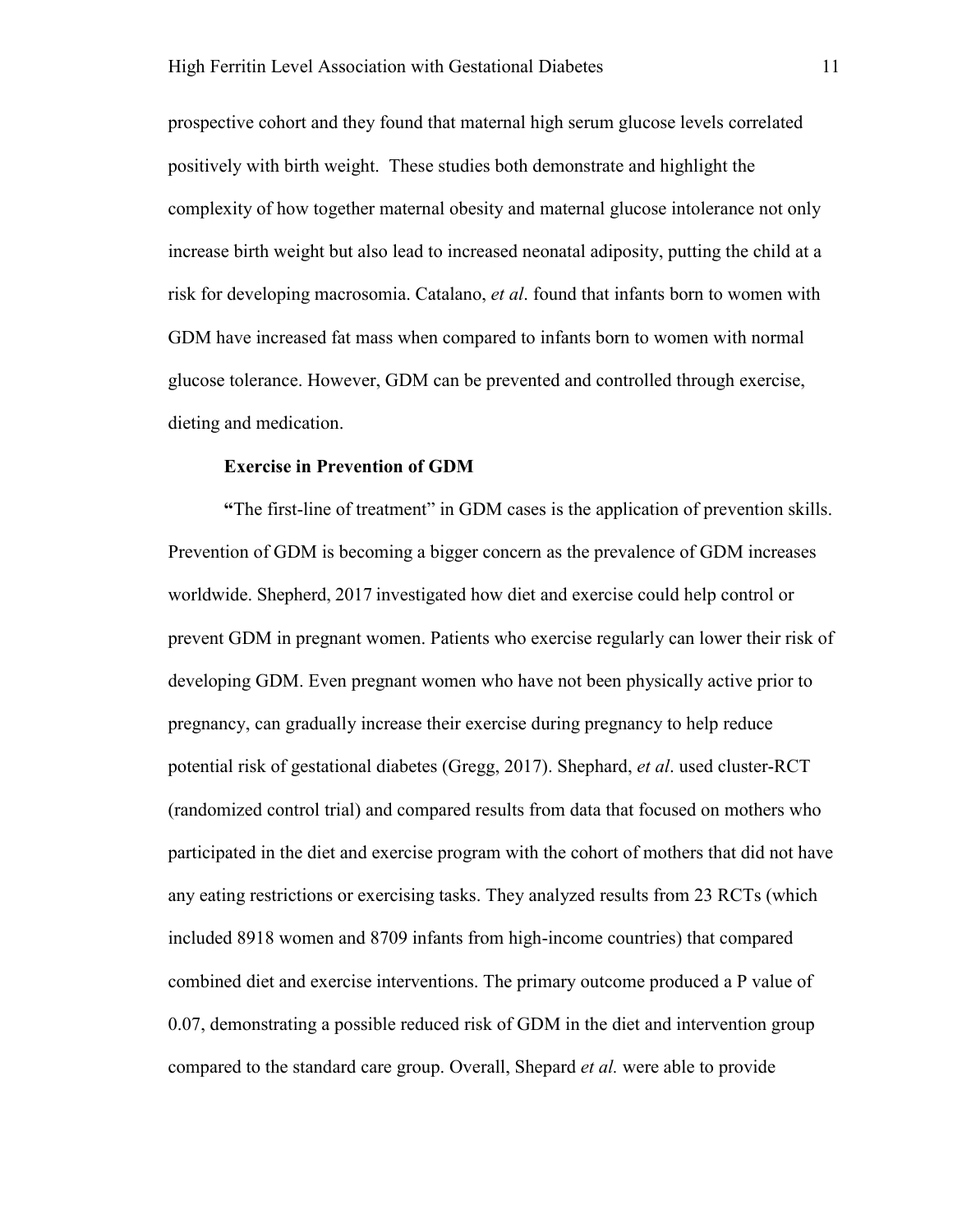moderate evidence suggesting that risk of GDM can be reduced from combined diet and exercise intervention during pregnancy. A limitation of this study is that the authors failed to include the specifics of the diet and exercise regimens used in the interventional group. Another control measure for GDM is the pharmacological approach.

# **Pharmacologic Control of GDM**

Metformin and other Glucagon-like peptide-1 (GLP-1) drugs reduce the effects of GDM. The four most commonly used antihyperglycemic medications used to help patients manage hyperglycemia: are sulfonylureas, dipeptidyl peptidase-4 (DPP-4) inhibitors, Glucagon-like peptide-1(GLP1) receptors agonists, and basal, long-acting insulin (Maryam, 2017). There are many medications on the market that are proven to assist a diabetically-ill patient control their hyperglycemia. Metformin is recommended as a first-line of therapy drug to treat T2D. The Professional Practice Committee of the American Diabetes Association recommended the use of metformin for patients with prediabetes mellitus (Romero, 2017). Metformin works to decrease blood glucose levels by inhibiting the production of glucose and reducing intestinal glucose absorption (Gong, 2012). Metformin also controls hepatic glucose production by suppressing gluconeogenesis and acts on the liver to increase insulin activity to make insulin receptors on muscle cells more sensitive. Januvia (Sitagliptin) it is an oral antihyperglycemic drug that inhibits dipeptidyl peptidase-4 (DPP-4), a protein that is expressed on the surface of most cell types and is associated with immune regulation. Sulfonylureas include glyburide and glipizide which works by increasing insulin release from pancreatic beta cells. Gerstein, (2000) designed a trial to determine whether insulin injections worked better then sulfonylureas in diabetic patients. This trail provided good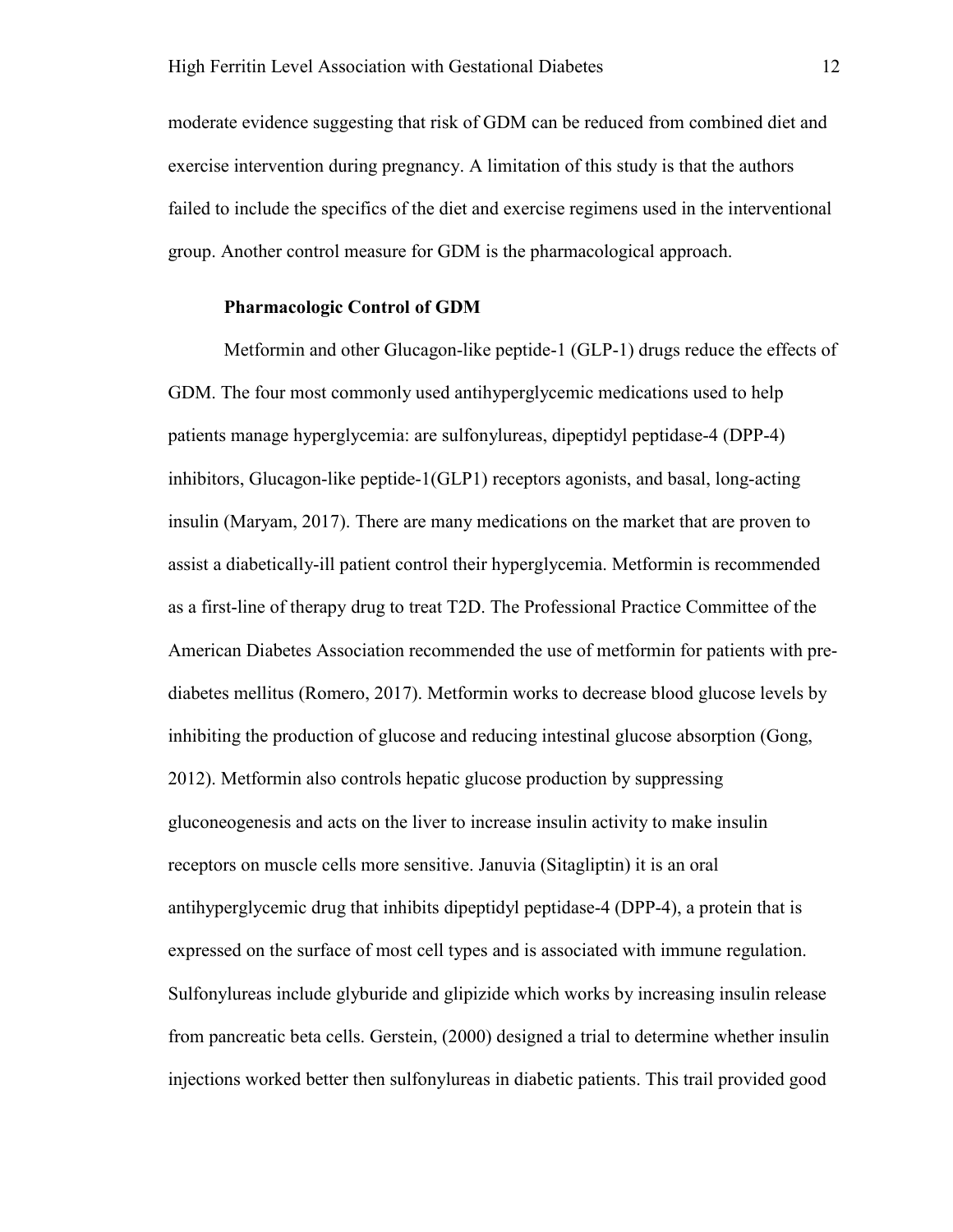evidence on how beneficial Sulfonylureas are compared to synthetic insulin as a replacement therapy.

#### **Pancreas, Primary Organs and Cells Involved in Glucose Homeostasis**

 In order to fully understand the devastating effects of GDM, it is first important understand the normal physiology of the pancreas in response to glucose. Glucose can be introduced into the body in multiple ways. Glucose can be introduced following consumption of food sources high in carbohydrates, where it is metabolized from more complex molecules. The metabolism of carbohydrates requires enzymes secreted from the pancreas to break carbohydrates down to glucose. This process is accomplished by the pancreas and salivatory glands interacting with the digestive, endocrine and exocrine systems. The endocrine component of the pancreas is responsible for important hormones such as insulin, glucagon and somatostatin (Marieb, 2014). These hormones are secreted into the serum and act on receptors that are throughout the body to help control glucose homeostasis. The exocrine function of the pancreas produces digestive enzymes that metabolize carbohydrates into simple sugars (Young, 2013). In addition, there are several enzymes within the mouth and stomach that assist in the metabolism of carbohydrates. The pancreas assists in digestion by releasing pancreatic juices that further break down carbohydrates into molecules of glucose (Silverman, 2002). Pancreatic amylase is an important component in pancreatic juice; it causes the digestion of carbohydrates molecules such as starch into glucose. Once the starch is broken down to its most basic form of glucose, glucose will be absorbed in the intestine and transported to the blood, where it will be taken up by cells that utilize glucose for production of ATP through glycolysis (Berg, 2019). Pancreatic amylase is secreted and acts on the remaining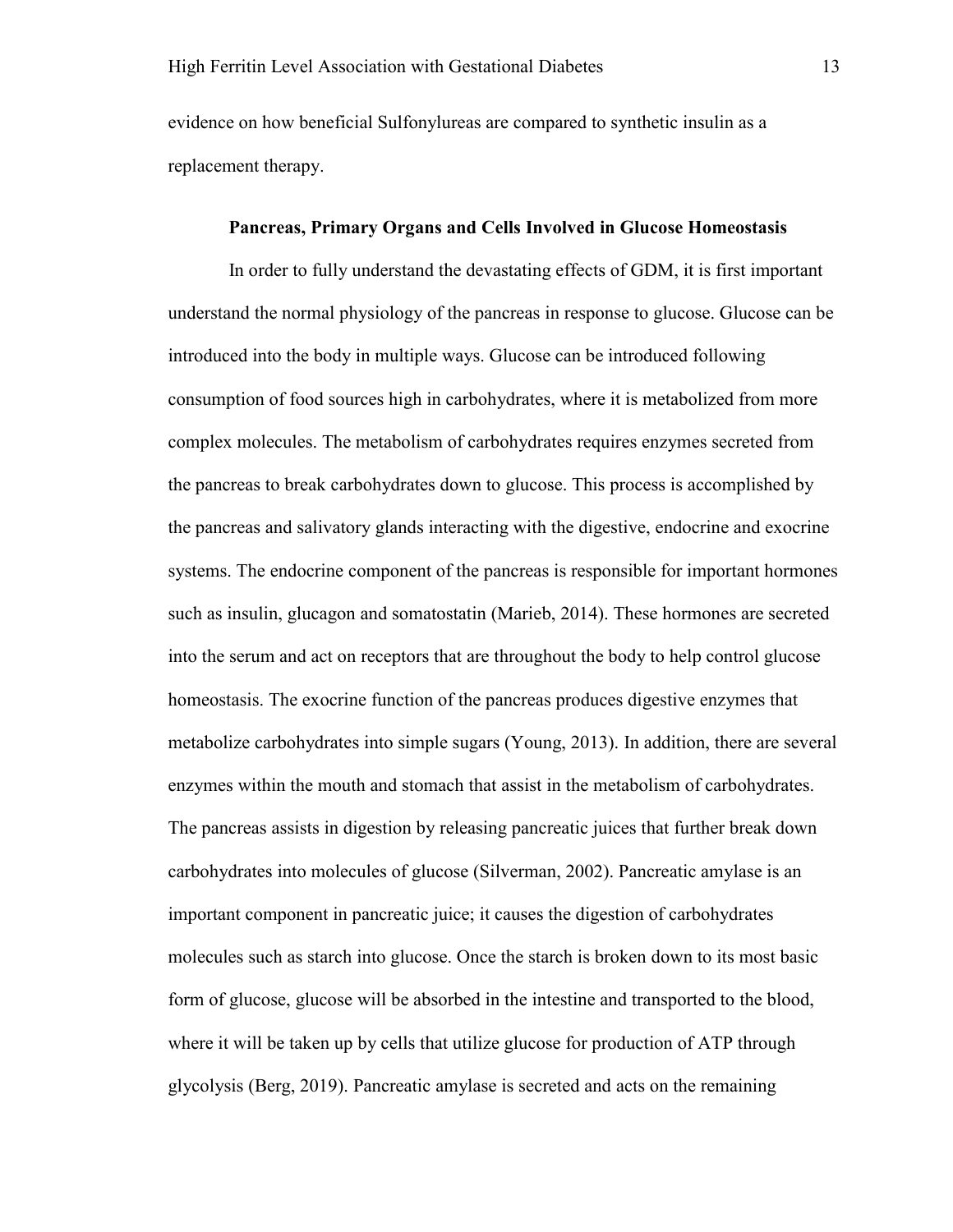polysaccharides (maltose and oligosaccharides) and breaks them down into disaccharide units of maltose. Maltase is present in the lining of the small intestine where it will breakdown maltose into units of glucose. Glucose is then absorbed and enters the blood stream and as the concentration of blood glucose increase, the pancreas will start releasing insulin into the blood stream. Insulin binds to receptors located on the surface of hepatocytes, myocytes and adipocytes, and to a lesser extent on many other tissues. Insulin is released by the pancreatic beta cells in response to high glucose serum levels. Insulin helps to regulate metabolism of carbohydrates by promoting absorption of glucose from the blood into specialized cells.

### **Insulin Signaling Pathway**

*Insulin Signaling Pathway.* The insulin transduction pathway is a biochemical pathway involved in maintaining glucose homeostasis and it is initiated when insulin binds to its corresponding insulin receptor proteins located on the surface of cell membranes. GLUT-4 storage vesicles will fuse into the cellular membrane. This process is important because it results in the GLUT-4 protein channels rising to the surface of the membrane. Once the GLUT-4 proteins are exposed on the surface of the cell membrane, glucose can passively transport into the cell where metabolism will take place. Glucose is an essential component to produce ATP, however it is also a factor that could leads to GDM if not properly regulated (Berg, 2019).

#### **Pancreatic Alpha Cell**

Alpha cells contribute one of the major components involved in homeostasis, glucagon. Glucagon is secreted when blood glucose levels decrease, causing a feed-back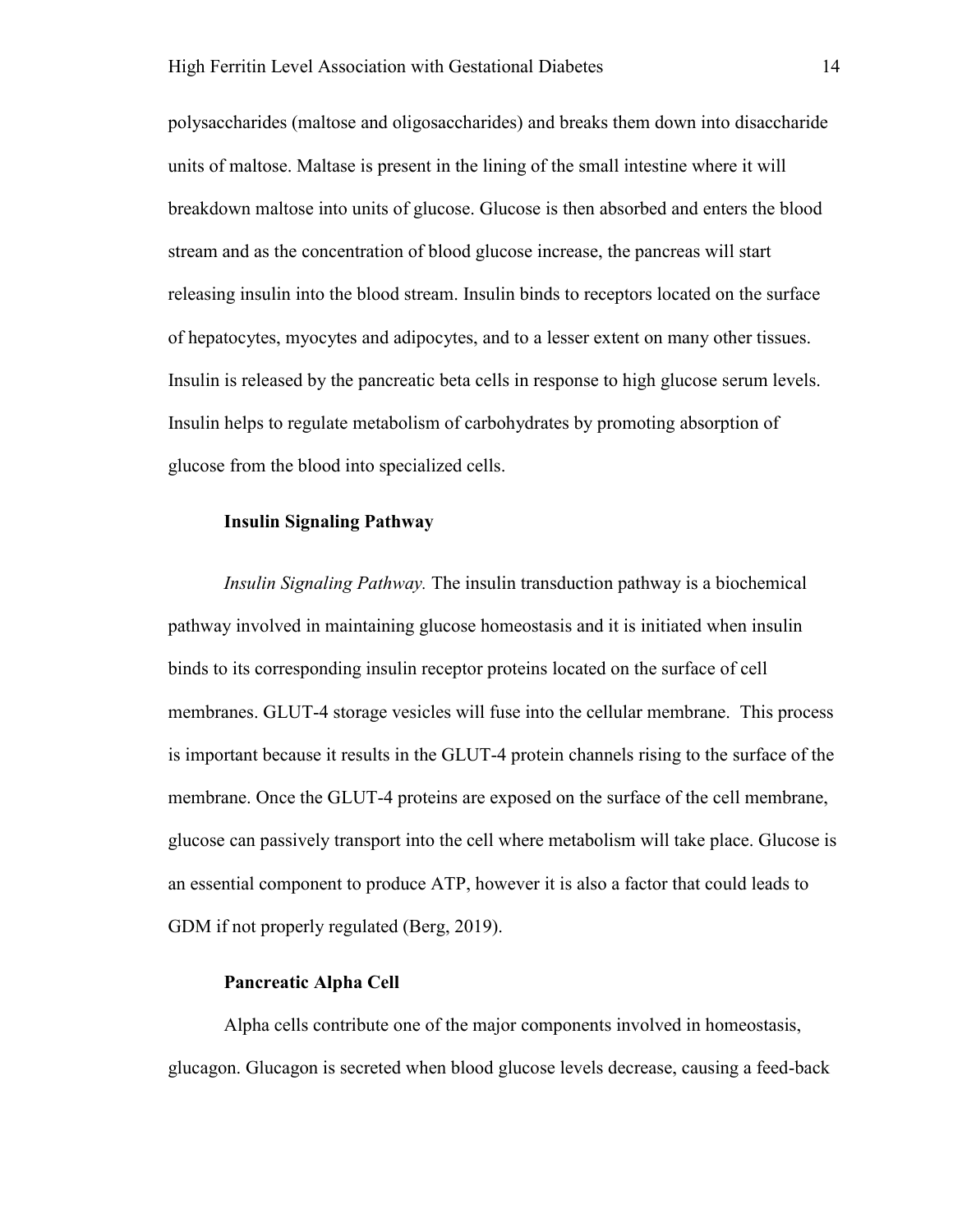loop that increases the concentration of blood glucose (Kerr, 2000). Glucagon inhibits glycolysis when serum glucose is below a normal range. The process is called glycogenolysis and is the breakdown of glycogen to glucose-1-phophate (Nelson, 2008). Glycogenolysis promotes the production of glucose from glycogen stored within cells of the liver to increase blood glucose levels. Glucagon-like peptide (GLP-1) suppress glucagon secretion in human pancreatic alpha cells by inhibiting calcium channels present in the alpha and beta cells. Insulin is released from alpha cell secreted from action potentials generated, calcium influx through voltage-gated channels and changes the signaling of beta performance and increases the risk of developing diabetes. (Nelson, 2008). GLP-1 is expressed by intestinal epithelial cells under high glucose conditions which stimulates insulin and inhibits glucagon secretion to lower glucose levels (Holst, 2007).

## **Iron Metabolism**

Iron is essential for many cellular processes, but its unique chemical properties require special mechanisms to make it available for use by the cell. There are two forms of iron that the body utilizes: functional heme iron, (which is present in 80% of the hemoglobin within erythrocytes) and ferric iron (nonfunctional stored iron). Heme iron and nonheme iron come from different food sources (Iqbal, 2017). Heme iron is derived from the myoglobin and hemoglobin present in red meat, seafood, and poultry. Heme transporters are located on the apical surface of the enterocytes and they are specific to allowing heme iron to cross the membrane (Leong, 2011). Heme iron absorption ranges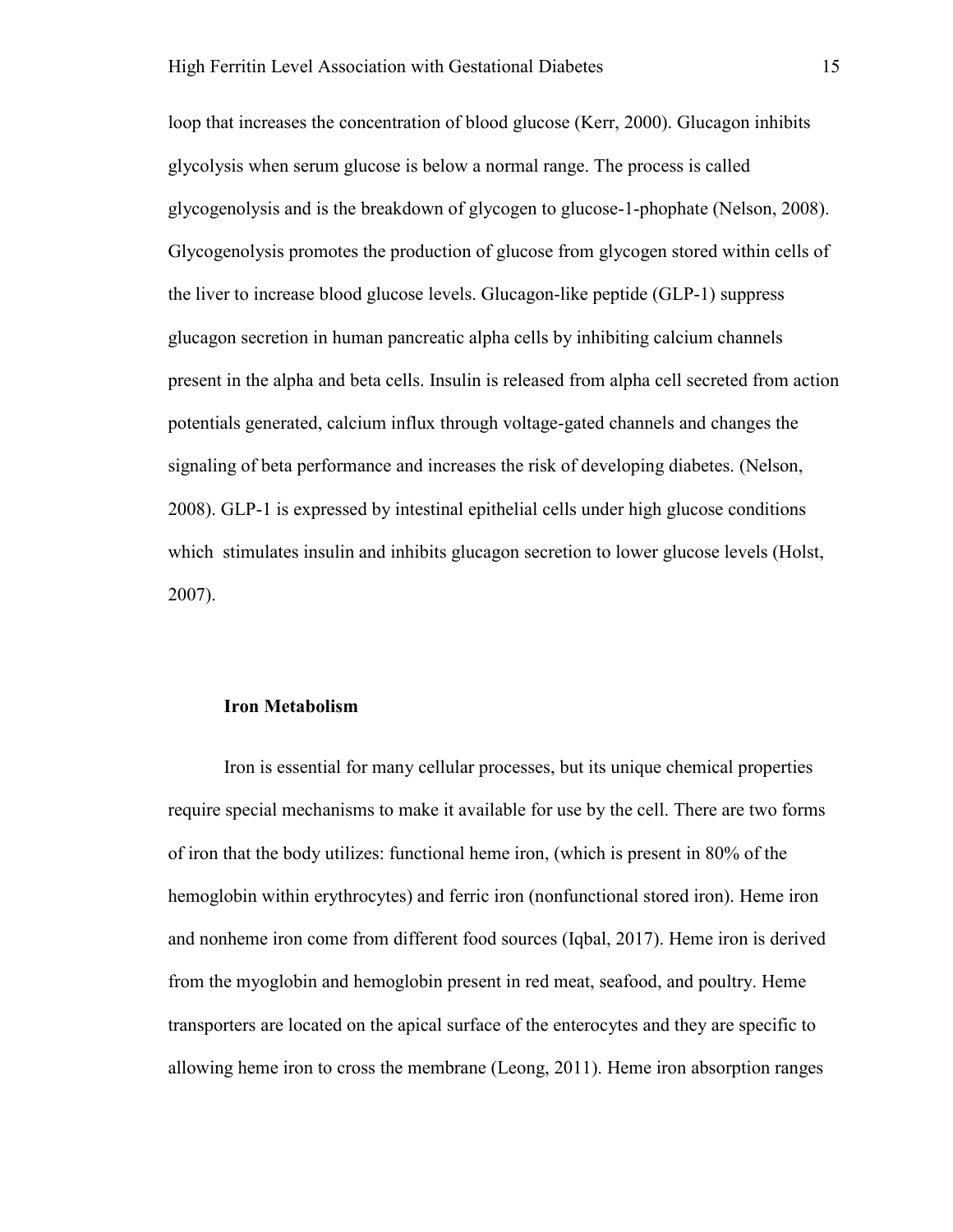from 15% to 35% while the absorption of non-heme iron ranges from 2% to 20% (Hurrell, 2010).

Ferric iron is most commonly stored in either the parenchyma of the liver, the macrophages of the spleen, or within the marrow of flat bones. Stored ferric iron gets reduced from its ferric form to the ferrous state before passing through the surface of the enterocyte. Ferritin is reduced, it is then able to cross through the DMT-1 receptors (Mangels, 2013). Pregnant women generally have an increased demand for iron because iron is needed for the growing process of the fetus (Bothwell, 2000). Because of this, patients are more likely to become anemic and would require iron supplements to restore iron levels.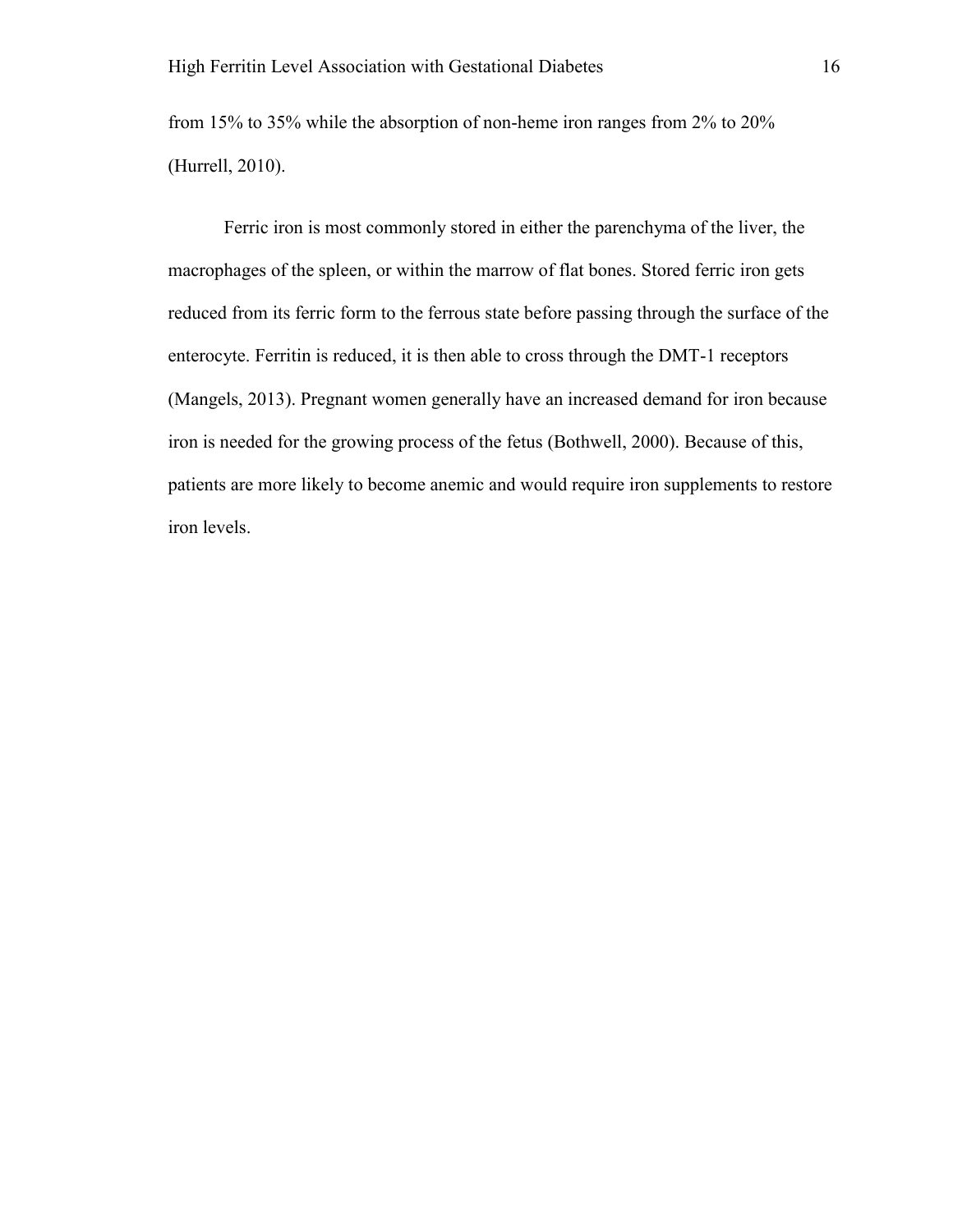

Figure 1

Adapted from (Kumar, Abbas, Aster, & Perkins, 2018)

Figure 1. Iron Absorption. In order for ferritin (Fe 3<sup>+</sup>) to be absorbed, it is reduced from its ferric form to the ferrous state (Fe 2+). This is achieved once ferritin binds to the duodenal cytochrome B (DCYTB) receptors located on the surface of the enterocytes. Ferritin picks up an electron and is then able to cross through the DMT-1 receptor becoming mucosal ferritin. Stores regulator: as iron stores increase in the liver, the hepatic peptide hepcidin is released to prevent iron from exiting the enterocyte for further absorption. The enterocytes retain any absorbed iron and are sloughed off during a bowl movement; as body iron stores fall, hepcidin diminishes and the intestinal mucosa is signaled to release their absorbed iron into circulation (Kumar, Abbas, Aster, & Perkins, 2018).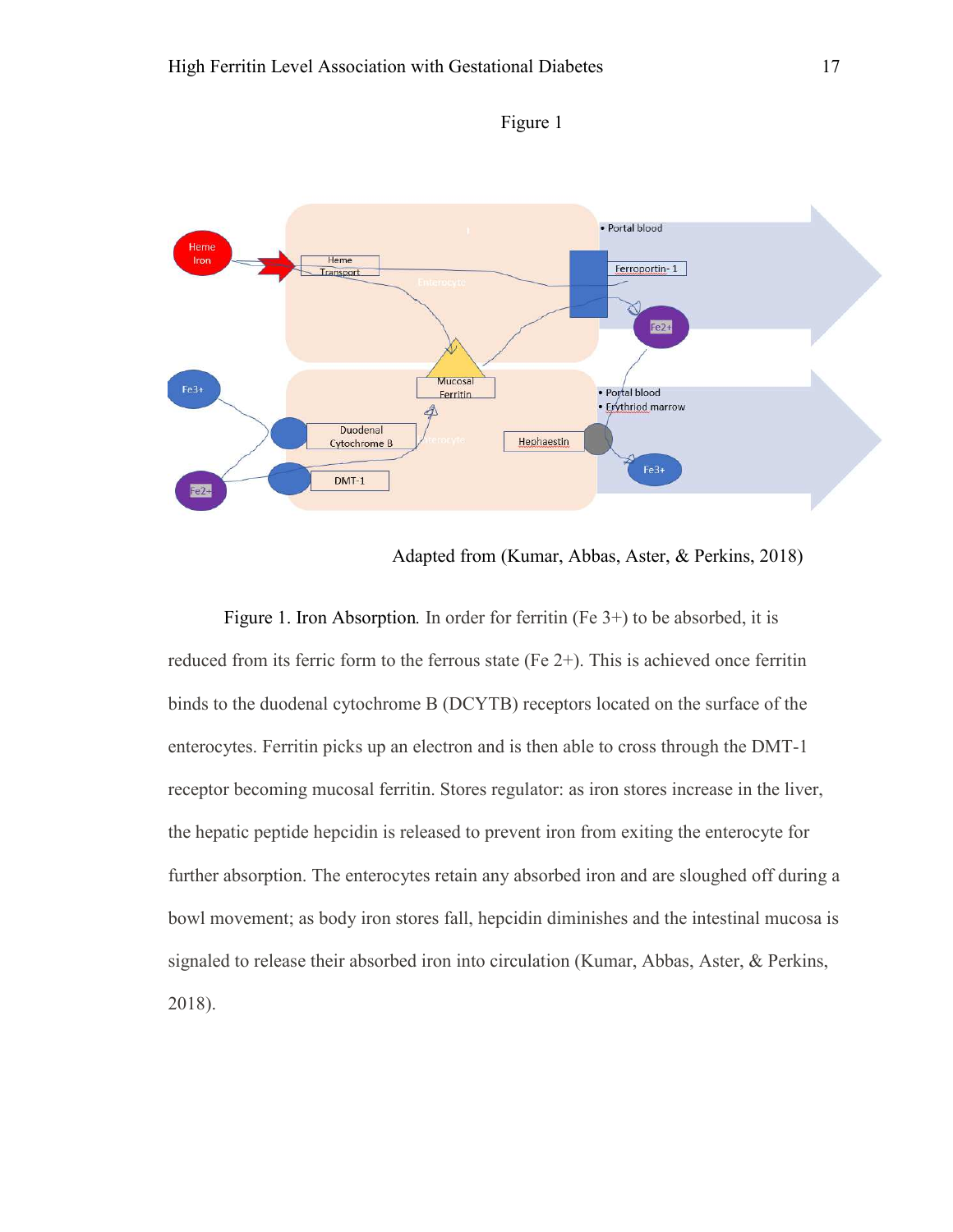# **Hepcidin**

The body regulates how much iron enters the blood stream via a negative feedback loop. When the liver detects that the body is receiving high concentrations of iron, the liver produces a molecule, hepcidin, that will bind to the ferroportin-1 transporter and inhibit the release of iron from enterocytes (Rossi, 2005). Notably, it has been suggested that excess ferritin levels from heme iron increase the risk of developing GDM (Zhang,2017; Shrista, 2017) is most likely contributed to hepcidin levels (Ganz, 2012). Emerging evidence supports the idea that hepcidin is the master regulator of iron homeostasis, regulating iron absorption from dietary sources in the gut, recycled iron from macrophages, and iron stores in the liver (Ganz, 2012).

#### **Links between Iron Intake and GDM**

 Reports by Afkhami-Ardekani, 2009,; Chan, 2009,; Kinnunen, 2014 indicated that elevated ferritin concentration in serum are positively correlated with increased risk of GDM. This prompted an evaluation by Fu, *et al*., of the results of numerous studies (Afkhami, 2009; Lao, 2001; Sharifi, 2010; Gungor, 2007; Tarim, 2004; Zein, 2015; Qiu, 2011; Soubasi, 2010; Chen, 2006; Behboudi, 2013; Bowers, 2011; Helin, 2012; Javadian, 2014; Derbent, 2013; Amiri, 2013) regarding relationships between blood iron levels and GDM. Fu, *et al*, acknowledged that heme iron intake was positively correlated to an increased risk of developing GDM, yet they questioned the reliability of the results from the relatively small number of studies. One cohort study (Helin, 2012) was able to make a direct association between dietary iron and GDM. However, when Fu, *et al*., repeated the study, they found no relationship between dietary iron and the risk of GDM (Fu, 2016).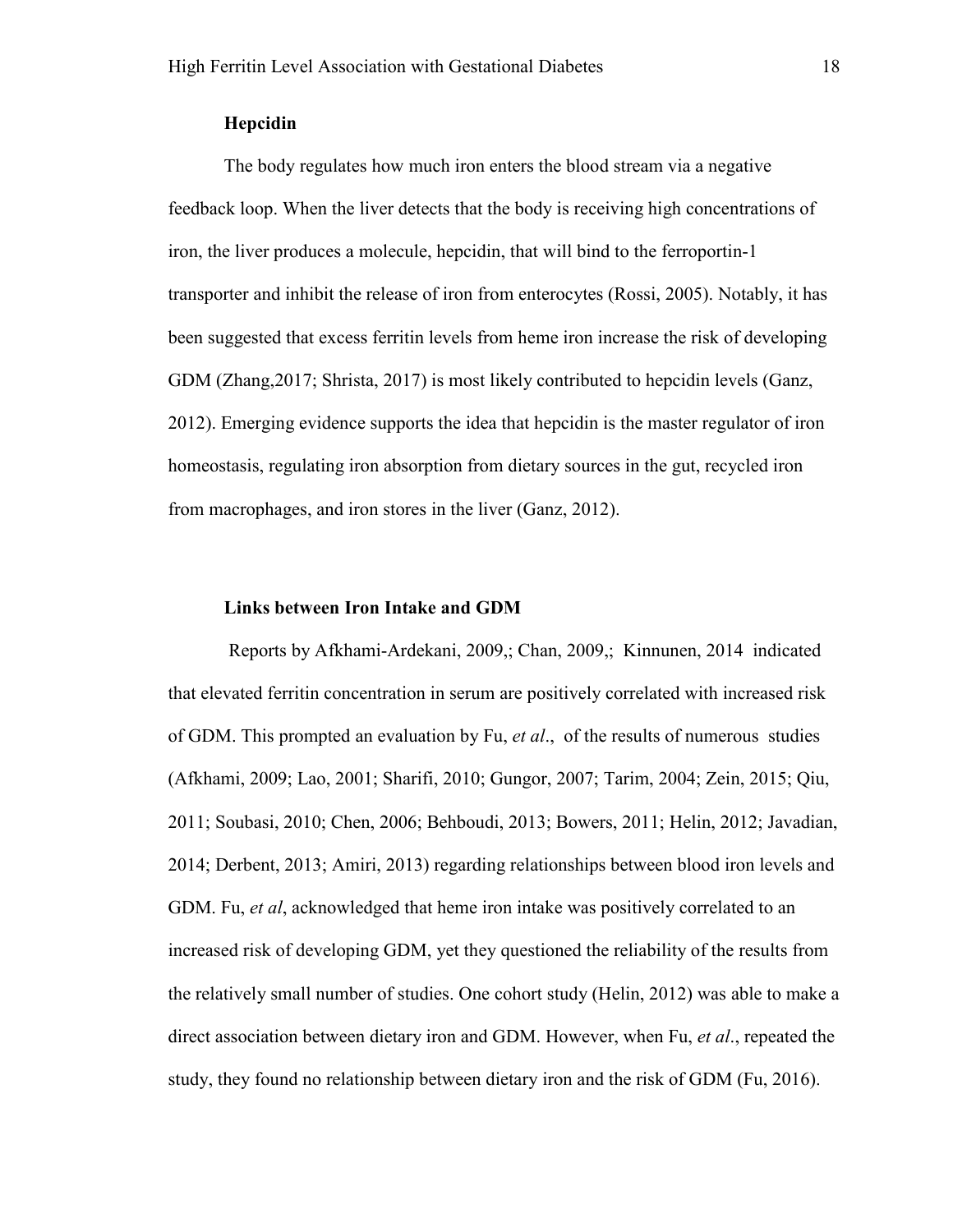After conducting a systematic review and meta-analysis to appraise the relationship between iron and GDM risk, Fu, *et al*., performed supplementary analyses, with subgroup analysis, and sensitivity analysis and made the conclusion that limitations exist because the available studies are based strongly on observational studies. Although, ferritin-GDM links shows positive correlation to suggest possible risk contributed to heme iron levels, it was stated that observational studies, if poorly designed, are relatively weak because of the possibly of overestimating details and results of the experiment (Fu, 2016).

 The effect of iron supplementation on the risk of GDM has been examined in 2 large randomized control trials (Chan, 2009; Kinnunen, 2016). Chan, *et al*. conducted a trial comparing 300 mg of ferrous sulfate tablet containing 60 mg of elemental iron to a placebo tablet prescribed to women with hemoglobin concentrations within the usual range. No effect of iron supplementation was observed on the risk of GDM. However, the study was limited by low compliance and the exclusion of women with elevated iron status at baseline (Chan, 2009). In the more recent analysis by Kinnunen, *et al.* based on secondary analyses of randomized controlled trials of (Omuladsahebmadarek, 2011) that examined the impact of iron supplementation on multiple pregnancy outcomes, no significant differences in the GDM incidence were observed between iron supplementation and the placebo group (Kinnunen, 2016). However, the study only consisted of a few GDM cases  $(n=5)$  and may have not been adequately powered to detect a significant effect (Zhang, 2017). Taken together, data from existing clinical trials on iron supplement do not provide conclusive findings on the impact on GDM occurrence because of their inherent limitations in study design resulting mostly from observational studies (Zhang, 2017).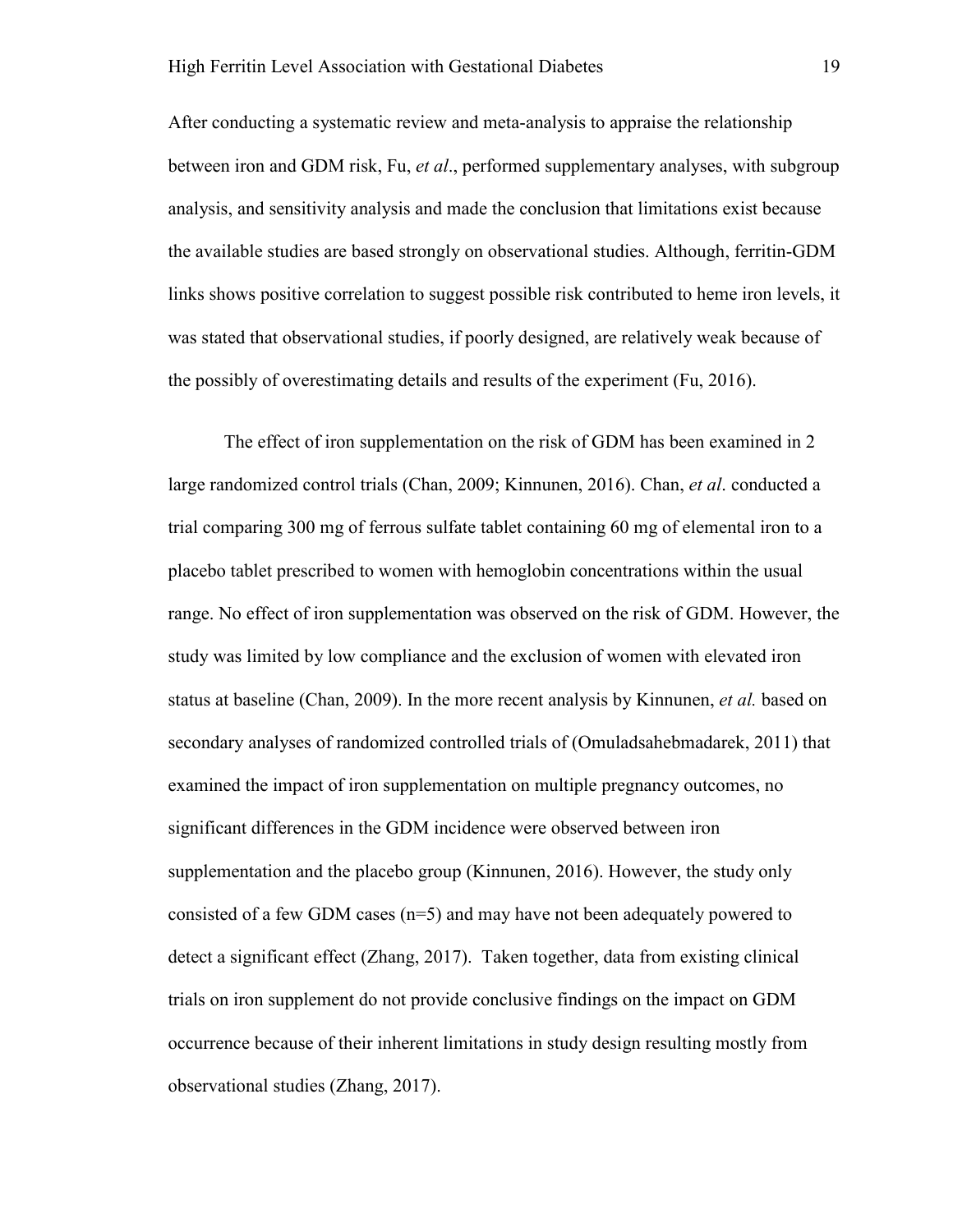In a large study which included 500 GDM cases, iron supplementation lasting 2 weeks or longer during pregnancy was related to a 3-fold increased risk of GDM (Bo, 2009). However, inference from this study was limited in that iron supplementation was assessed in mid-pregnancy at the same time as GDM diagnosis (Zhang, 2017). Iron intake from diet other than the supplement was not assessed and accounted for in this study (Bo, 2009; Zhang, 2017). Studies of other indicators of iron status, such as transferrin concentration, hemoglobin, or serum iron concentration, are lacking in the context of GDM risk (Zhang, 2017). Overall, these findings suggest that high ferritin levels contribute to an association with GDM not causation. Although the findings were not consistent across all studies (Zhang, 2017). Helin *et al*. investigated the association between iron intake during pregnancy and examined 399 pregnant women at risk for developing GDM. They found that of the 399 pregnant women who participated in the GDM prevention trail, 72 women were found to have develop GDM (18.1%). Using a prospective cohort study (based on a cluster-randomized controlled trial, where the intervention and the usual care groups were combined) using patients from various maternity clinics in southwestern Finland, Helin, *et al.* concluded that iron intake during pregnancy increases the risk of GDM (Helin, 2012). However, these results were based on a food questionnaire which means (Helin, 2012) results were based on observation.

Mari-Sanchis, *et al*., examined the association that iron has on pregnant women by measuring their total iron intake from red meat, both processed and unprocessed, to understand total iron intake with risk of developing gestational diabetes (Mari-Sanchis, 2017). Mari-Sanchis, *et al.* conducted a prospective study amongst 3,322 disease-free Spanish women who reported at least one pregnancy over a 13-year timeframe. They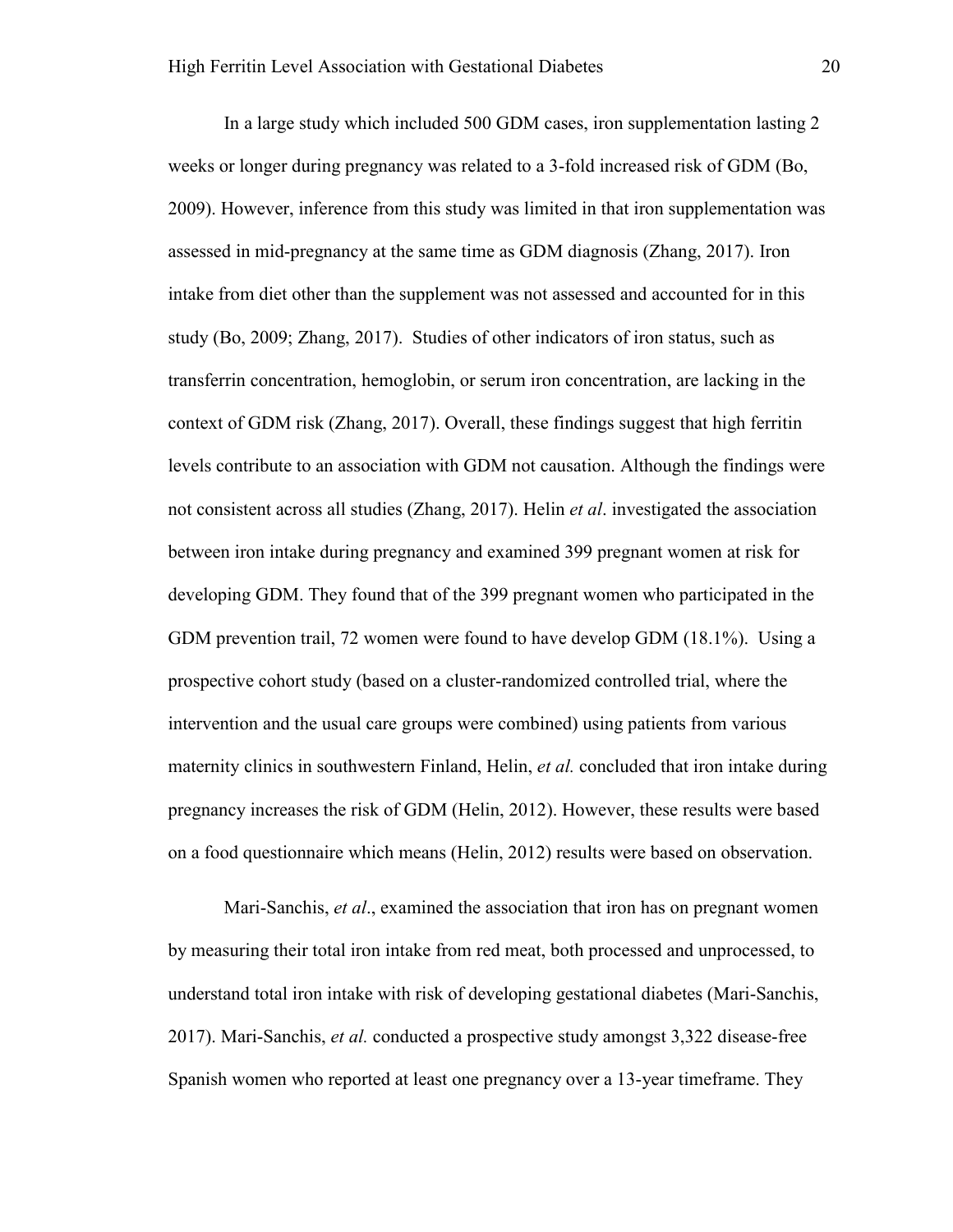found that 172 (5%) women developed GDM resulting from consumption of red meat, suggesting that high heme iron intake is associated with higher risk of developing GDM. Based on these analyses a positive association of GDM with iron intake was concluded. Zhao, *et al.* concluded that dietary intake of heme iron was significantly associated with GDM risk. They also found that body iron stores (ferritin) were correlated with GDM risk. Ultimately, they concluded that both serum ferritin and serum heme iron were increased in GDM patients compared with non-GDM patients (Zhao, 2017).

How does iron impact diabetes? Zhang, *et al*. state that free iron can contribute to increased oxidative stress because iron is known for its pro-oxidant properties and its ability to generate reactive oxygen species (ROS). Pancreatic beta cells are damaged by high levels of oxygen radical intermediates caused by the high ferritin accumulation. As a result, less insulin production will occur because the oxygen radicals damage pancreatic cells leading to diabetes (Zhang, 2017). Kishimoto, *et al*., performed immunohistochemical analysis to study an autopsy case of a patient who suffered from aplastic anemia and diabetic hemochromatosis. They found extensive hemosiderin deposits <sup>6</sup>in the liver and pancreas, but the hemosiderin deposits were exclusively distributed in the Beta cells. Their conclusion was that selective iron-induced damage to the beta cells, which affects insulin synthesis and secretion, is what led to glucose intolerance in those patients (Kishimoto, 2010).

-

<sup>&</sup>lt;sup>6</sup>An iron-storage complex. It is only found within cells Iron with deposits of hemosiderin is very poorly available to supple iron when iron is needed. +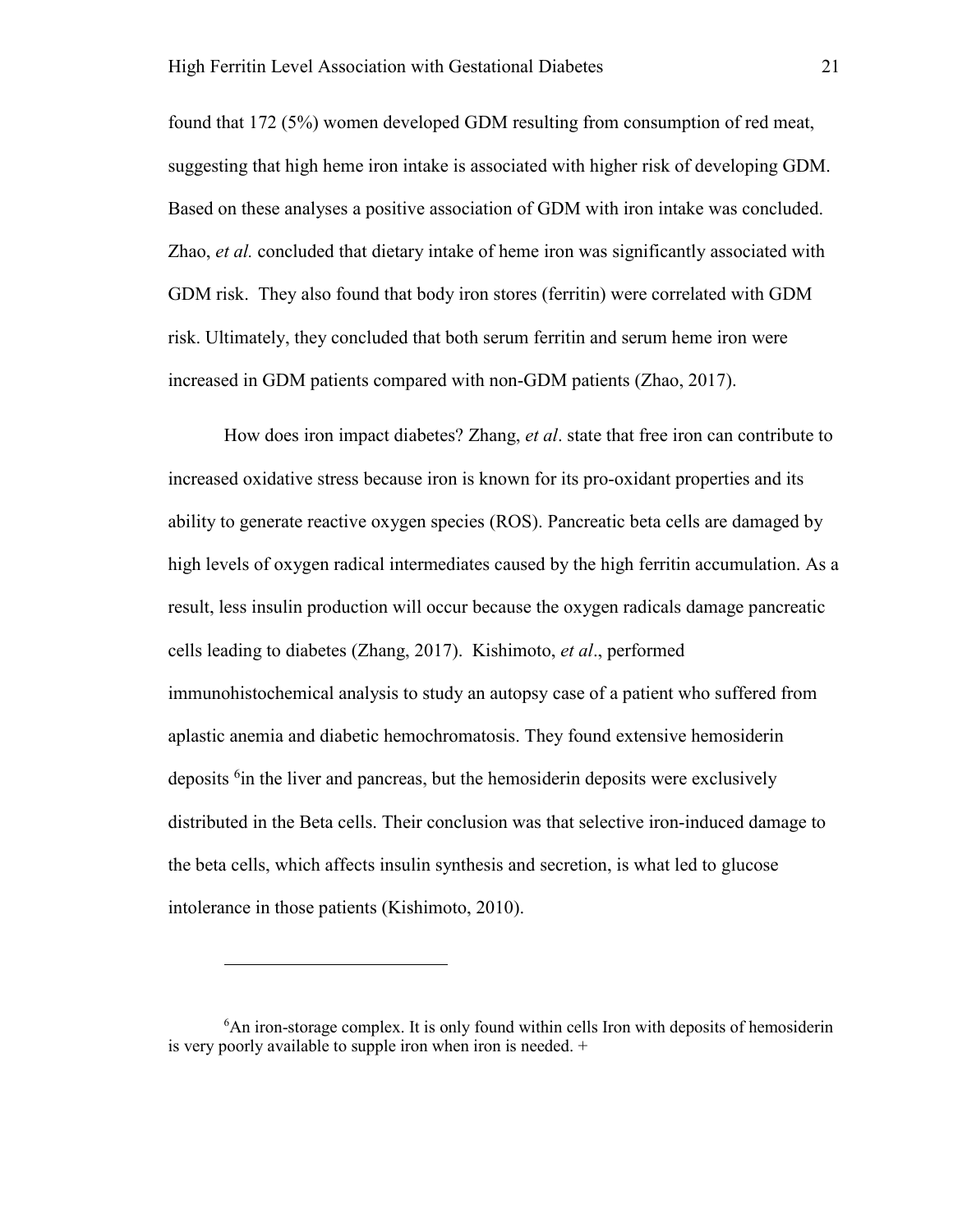Hepcidin, a hepatic hormone that plays a key role in iron homeostasis, is linked to development of GDM. Two studies (Derbent, 2013; Rawal, 2017) support the claim that hepcidin levels demonstrate a positive association with GDM. One study was a crosssectional study<sup>7</sup> that included 30 GDM cases (Derbent, 2013). It demonstrated that hepcidin concentrations during the time of GDM screening were significantly elevated in women with GDM compared to women with normal glucose tolerance. A large prospective longitudinal study (Rawal, 2017), which included 107 GDM cases from women of multiple races during the 16-24 weeks of gestation period, found that increased hepcidin concentration was associated with an increased risk of developing GDM. Because hepcidin concentrations could be influenced by inflammation this longitudinal study was adjusted for C-reactive protein  $(CRP<sup>8</sup>)$  concentration and it was observed that a significant and positive association between hepcidin and GDM persisted (Zhang, 2017). CRP level increase in response to inflammation, which is known to increase in response to IL-6 secretion by macrophage and monocytes (Pepsy, 2003).

# **Immune influences on GDM**

 $\overline{a}$ 

It is known that elevated interleukin-6 (IL-6) cytokines have a strong association with insulin-resistant states as seen in T2D (Nieto-Vazquez, 2008). IL-6 is the cytokine that is most commonly present during such insulin-resistant states. Nieto-Vazquez, *et al*.

<sup>&</sup>lt;sup>7</sup>In medical research and social science, a cross-sectional study is a type of observational study that analyzes data from a population, or a representative subset, at a specific point in time that is, cross-sectional data.

<sup>8</sup> C-reactive protein (CRP) is an annular (ring-shaped), pentameric protein found in blood plasma, whose levels rise in response to inflammation. It is an acute-phase protein of hepatic origin that increases following interleukin-6 secretion by macrophages and T cells (Pepsy, 2003).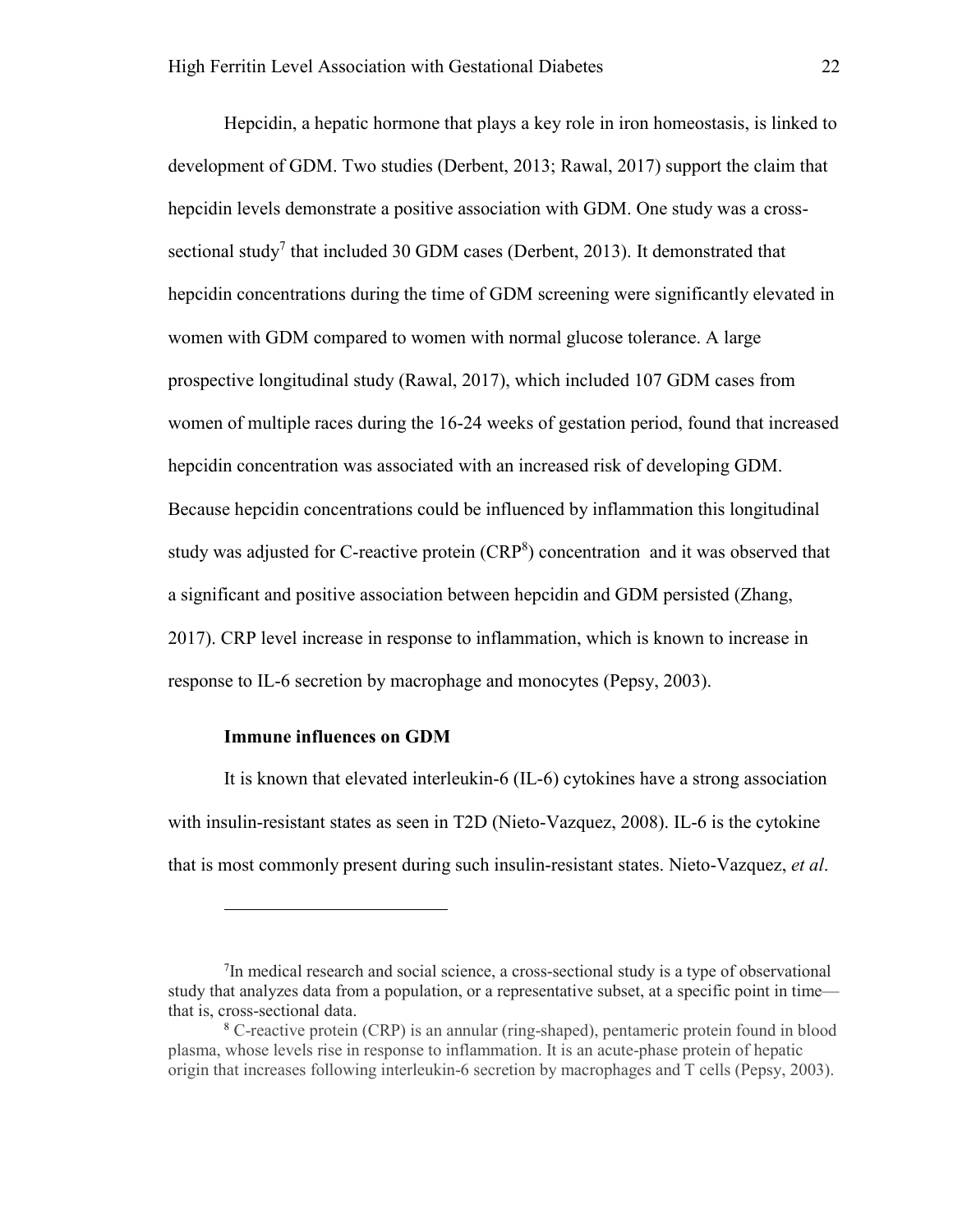studied the dual effect IL-6 had on the function of insulin and observed that in mice, low levels of IL-6 increase glucose uptake and systemic insulin sensitivity and chronic exposure of IL-6 promoted insulin resistance by impairing insulin signaling at the insulin receptor substrate (IRS-1)<sup>9</sup>(Carry, 2006; Febbraio, 2004). The role of IL-6 in the etiology of insulin resistance is not fully understood and has been a matter of controversy (Kristiansen, 2005). IL-6 is a pleiotropic cytokine produced by T-cells, B-cells, monocytes, fibroblasts or endothelial cells. IL-6 is one of the main cytokines produced in response to inflammation. IL-6 has a broad range of cellular responses ranging from immune response, hemopoiesis, cellular growth regulation, gene activation and regulation, proliferation and differentiation (Carry, 2006). Data presented below illustrate the impact IL-6 has on the action of insulin.





<sup>9</sup> Insulin receptor substrate 1 (IRS-1) is a signaling adapter protein that in humans is encoded by the IRS-1 gene (Sun, 1991).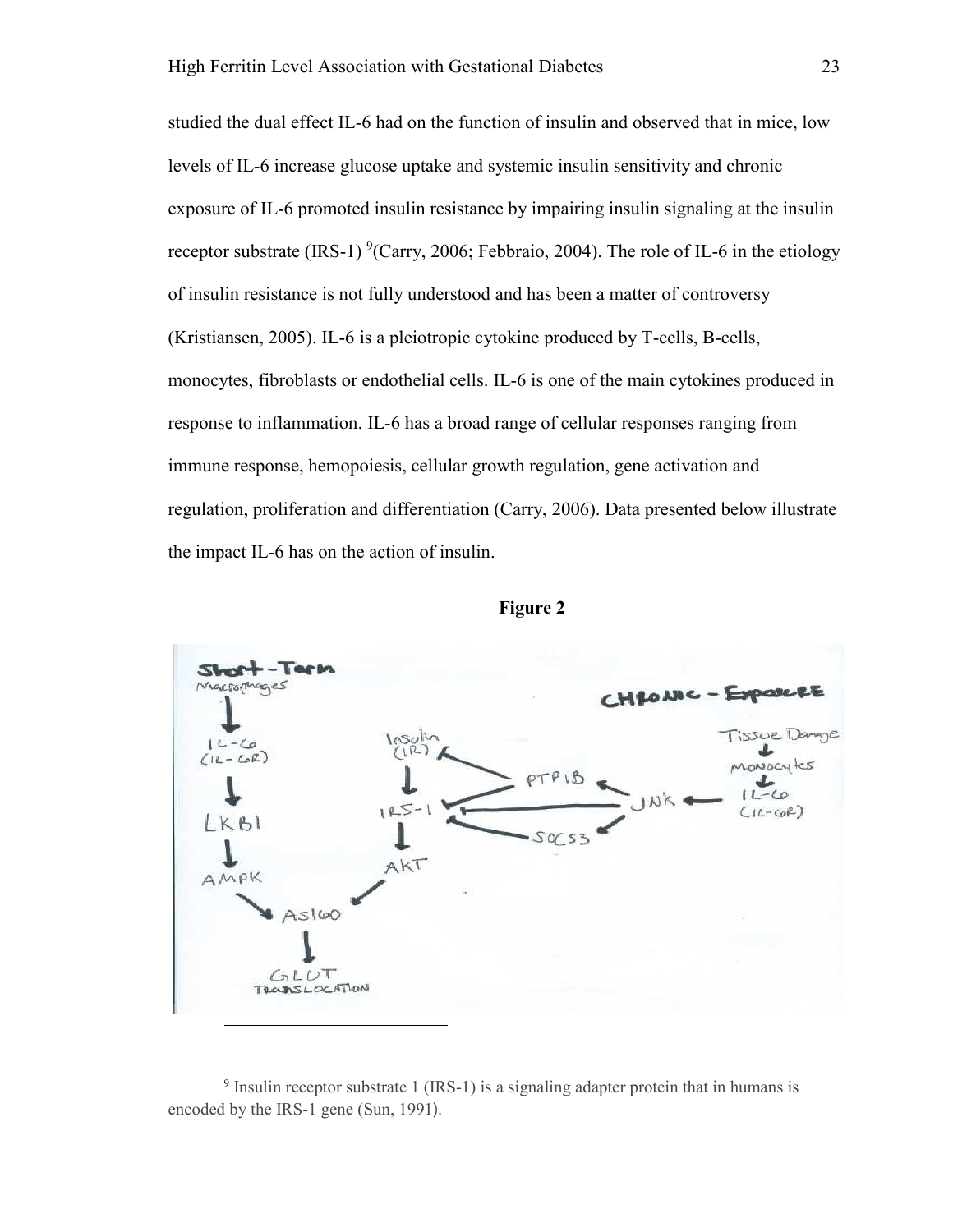Adapted from (Nieto-Vazquez, Fernandez-Veledo, Alvaro, & Lorenzo, 2008)

Figure 2. *Dual role of IL-6 in modulating insulin sensitivity in skeletal muscle*. IL-6 per se increases GLUT4 translocation to the plasma membrane by activating the KB1/AMPK/AS160 pathway. A dual effect on insulin action is observed when myotubes are exposed to this cytokine. Short-term IL-6 treatment has an additive effect with insulin on glucose uptake, mimicking the positive effect of IL-6 on insulin sensitivity when released from muscle after exercise. However, chronic exposure (such as when secreted by obese adipose tissue) produces insulin resistance, with impaired GLUT4 translocation and defects in insulin signaling. Accordingly, IL-6 impairs insulin signaling at the level of IRS-1 by three mechanisms that involve 1) serine phosphorylation by JNK, 2) impairment on tyrosine phosphorylation by SOCS3, and 3) tyrosine dephosphorylation by PTP1B. LXR agonists and SP600125 overcome such resistance by producing downregulation of SOCS3 and PTP1B expression and inhibition of JNK, respectively (Nieto-Vazquez, 2008).

# **Discussion**

Throughout this thesis, I have presented research from various investigators that links high levels of iron to GDM. Observational studies showed that women who consume more red meat before and during gravidity are more likely to develop GDM (Mari-Sanchis, 2018). The evidence presented suggests that dietary iron intake during and before pregnancy is associated with GDM, which remained true after removal of major dietary factors and other major documented risk factors of GDM (Zhang, 2017). This information suggests, based on evidence from meta-analysis, that high ferritin from consuming red meat or iron supplements puts healthy mothers at risk of developing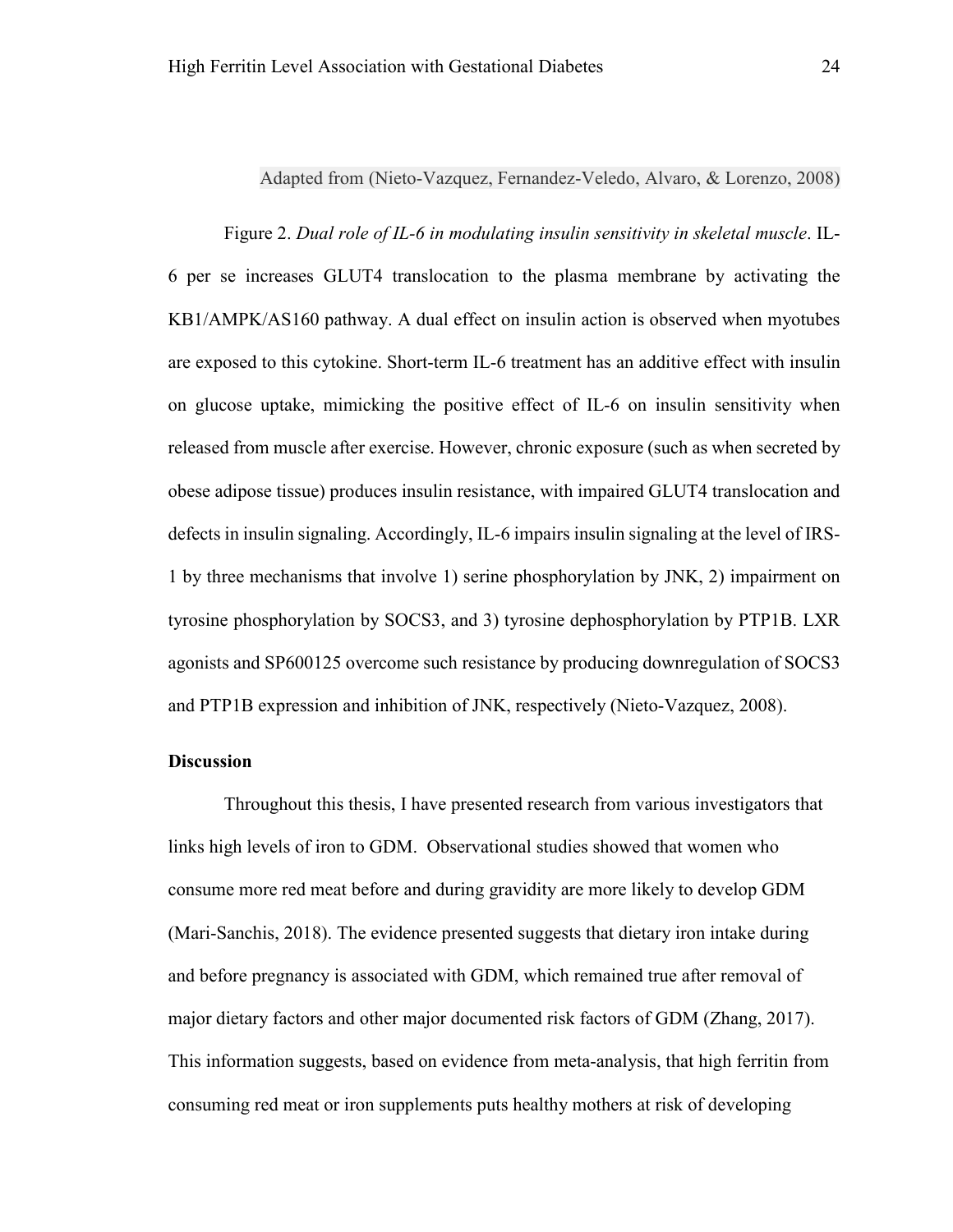GDM. Additional observational studies (Bowers, 2011; Darling, 2016; Palma, 2008) demonstrated potential links between iron and GDM were indirect links to GDM. However, observational studies cannot demonstrate how ferritin increases the risk of developing GDM. Research (Afkhami-Ardekani, 2009; Fu, 2016; Zhang, 2017) presented evidence to indicate an association between increased iron blood serum with GDM but did not present a potential pathway to demonstrate how iron leads to high blood glucose. In my opinion, the molecular mechanisms underlying the observed associations of GDM with heme iron have not been researched in sufficient depth (Zhang, 2017). Although heme iron intake was positively related with an increased risk of GDM after adjustment for known potential confounders, considering the small number of studies, the reliability of the results can be effected (Fu, 2016). Although Helin, *et al.*, stated that dietary total iron intake has been associated with GDM in a cohort study (Helin, 2012), Fu, *et al.,* did not find any statistically significant relationship between ferritin levels and GDM risk (Fu, 2016). Ford, *et al*., and Cauza*, et al.,* hypothesized that elevated ferritin levels may represent elevated body iron stores and may reflect inflammation. Some researchers (Qui, 2004) found that C Reactive Protein (CRP) levels, a marker of the acute-phase inflammatory response, at mid-pregnancy, is correlated with GDM. CRP is synthesized by the liver in response to factors released by macrophages and fat cells (adipocytes); it is an acute-phase protein that increases following IL-6 secretion by monocytes and T cells (Pepsy,2003; Lau, 2004). This suggests that inflammation can play an important role in the development of GDM (Li, 2007). Based on the theories, research, and studies presented above, I have proposed a model for what best explains how increased ferritin levels during gestation lead to GDM.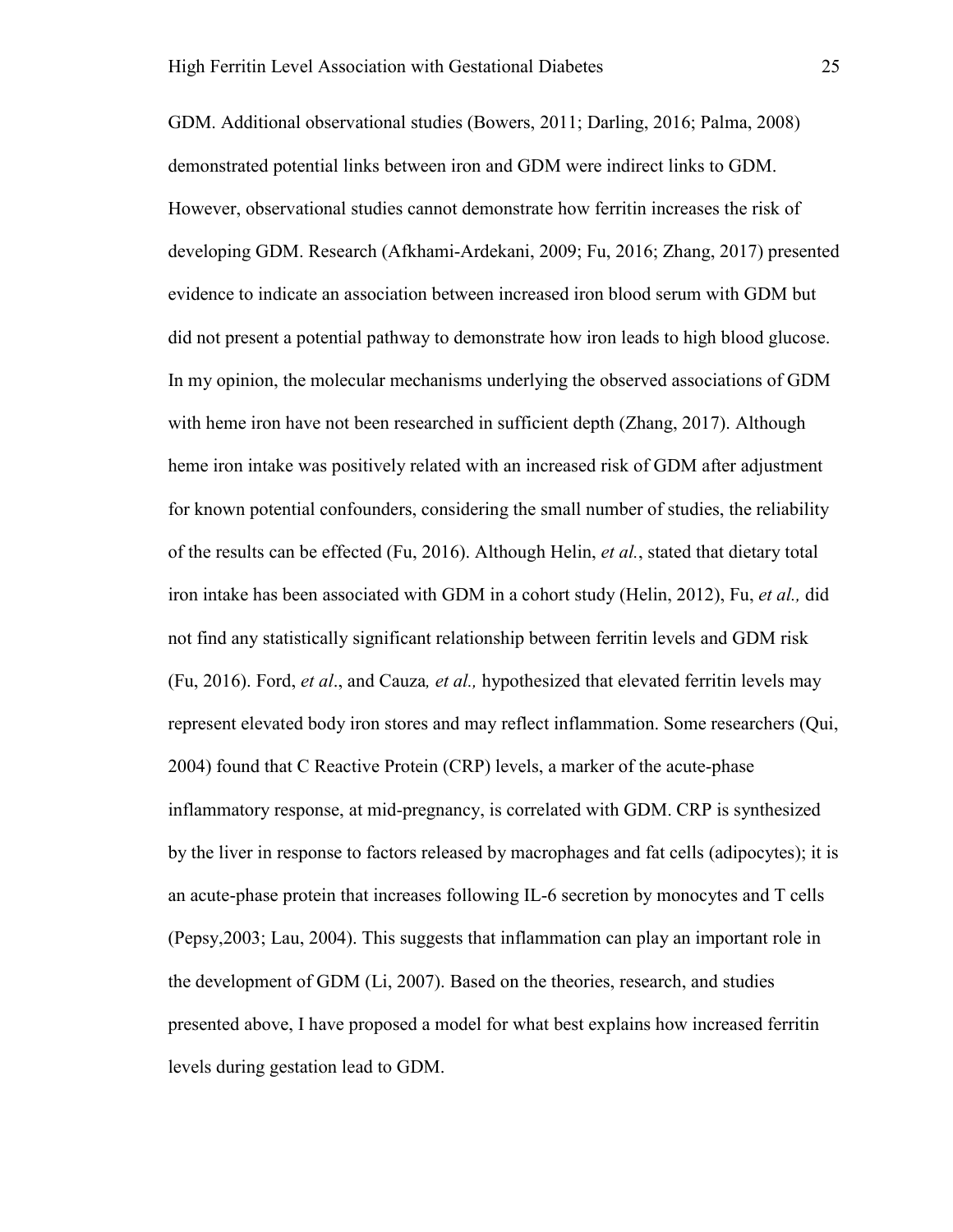



Figure 3. 1.) As the concentration of Heme iron increases, (2) heme iron enters the cell through heme transporters and is able to absorb into circulation through ferrotopin-1 transporters. 3.) The liver starts releasing hepcidin (4). The hepcidin will bind to ferrotopin-1 transporters to prevent iron from getting absorbed. 5.) heme iron will continue to cross through the heme transporters but the heme iron is unable to absorb into circulation. 6.) Oxidative stress causes damage to the cell which recruits monocytes (7) to the area, they release IL-6. During chronic exposure to IL-6 (10), it binds to its receptor and alters the signaling downstream of the insulin receptor.

My hypothesis on how iron leads to GDM in women is as follows: 1) Starts with high consumption of iron, either through red meat or through ferrous sulfate, increasing the iron concentration in the serum. 2) As the iron levels increase, hepcidin is released from the liver to inhibit iron from being absorbed into the body. This would be due to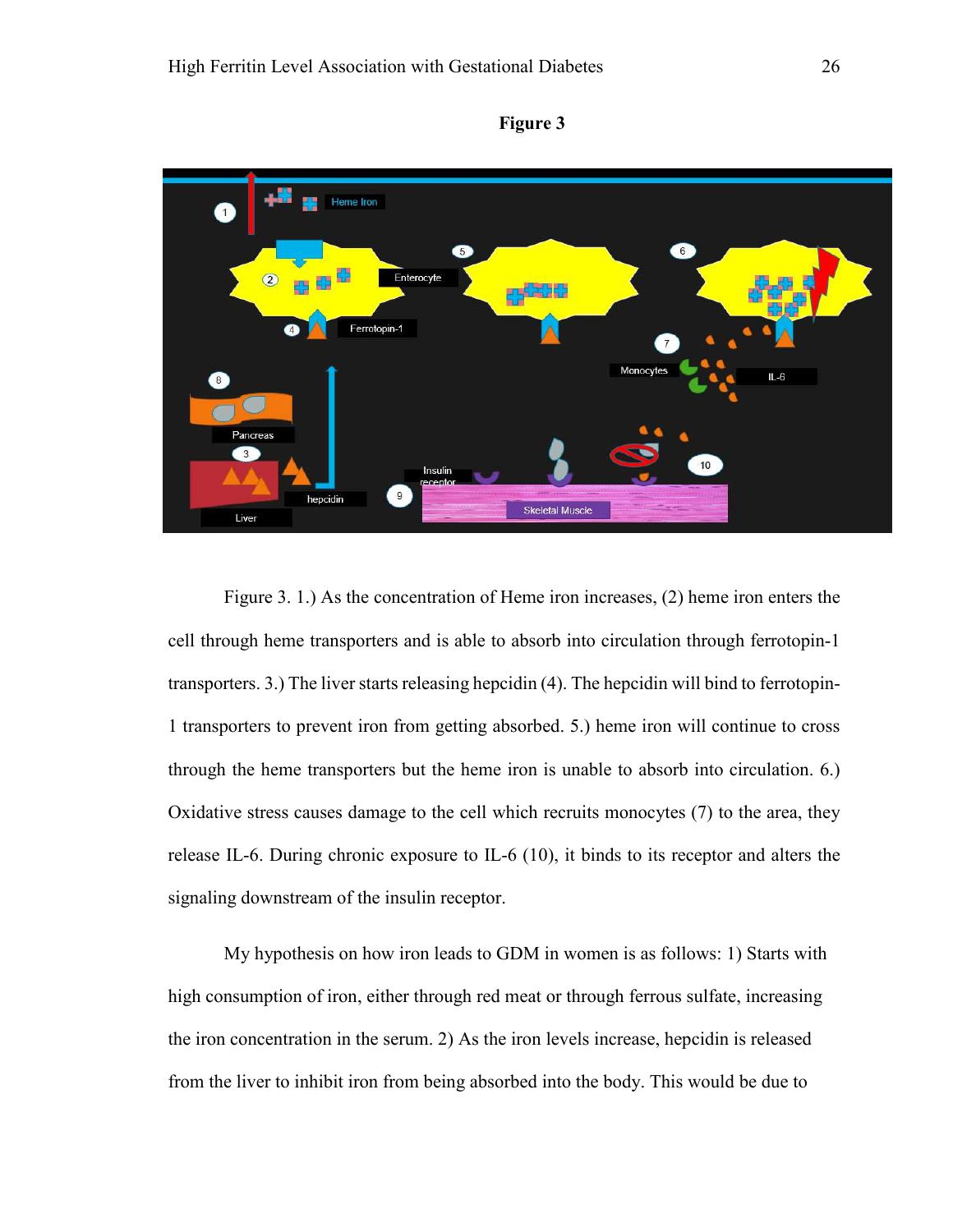hepcidin's ability to block ferroprotin-1, an iron transporter, which prevents iron absorption. However, when excess iron is being consumed, in the presence of hepcidin, iron builds up within the gut. Prolonged exposure to iron leads to hemochromatosis resulting in tissue damage from the oxidation of iron. This will allow for iron to bypass the ferrotopin-1 transporters to leak iron into the blood stream through the damaged tissues. I hypothesize that when serum hepcidin levels are elevated, iron builds up in the gut leading to hemochromatosis. The excess iron build-up causes tissue destruction which will lead to inflammation of enterocytes within the gut. During the inflammatory process, the damaged tissues releases histamines to increase the blood flow to the damaged area. The histamine causes the capillaries to open to release phagocytes to the damaged tissue. The phagocytes upon detection of damage tissues will secrete pro-inflammatory cytokine IL-6 to act on the muscle cells to stimulate energy mobilization to increase the temperature of the surrounding cells. However, it is the presences of IL-6 produced by monocytes, that interferes with glucose absorption by interfering with insulin receptor signaling.

Based on the available data reviewed throughout my thesis, it seems there is not enough evidence to conclude that elevated ferritin leads to GDM. The current research regarding high ferritin levels as a risk factor for GDM should be examined more closely. To better understand how iron is linked to GDM, more research should be steered to determine molecularly the influence iron has on blood glucose levels. A logical interpretation of presented data suggests that tissue damage from hemochromatosis in the gut generates tissue damage to recruit enough immune cells, to release IL-6, a known cytokine that interferes with signaling that happens after insulin binds to it receptor,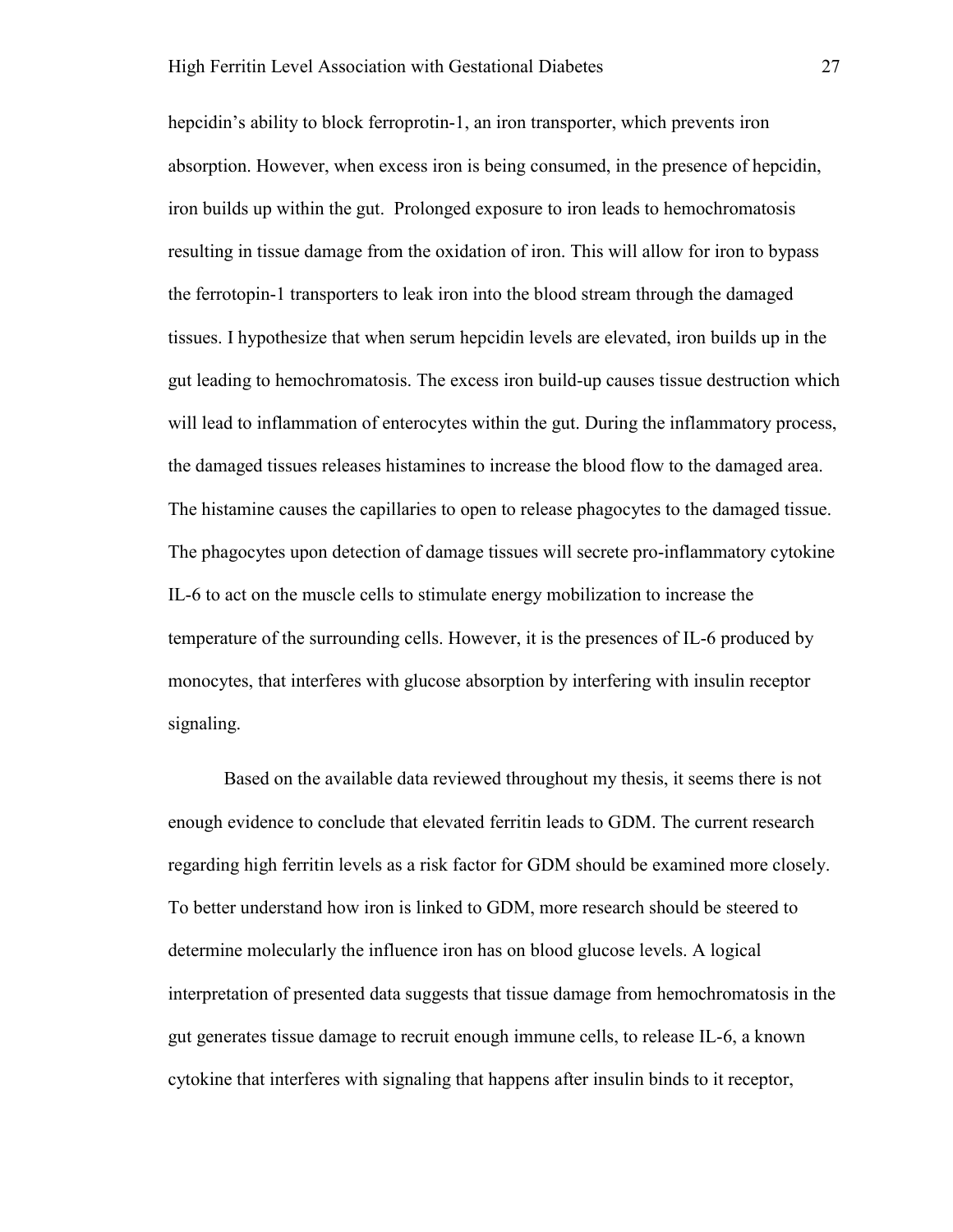indirectly effecting blood glucose. In addition, more research should be done to determine if high concentrations of iron increase systemic or local IL-6 levels and to determine which cell types contribute to chronic levels of IL-6. There is abundant evidence that certain pro-inflammatory cytokines such as IL-1β, IL-6, and TNF- $\alpha$  are involved in response to tissue damage. Perhaps these cytokines are also involved as factors that increase the risk of GDM and more research on these specific cytokines and their relationship to blood glucose should be examined. Other challenges include the complication of genetic variation between individuals. Patients who have sickle cell anemia could produce different results from the typical population because their erythrocytes handle iron differently. In conclusion, I believe that iron indirectly increases blood glucose levels. The major cause of hyperglycemia is due to cytokines released from monocytes in response to tissue damage. In particular, IL-6 has been linked to altered insulin receptor signaling. Therefore, this cytokine (and perhaps others) should receive additional attention for future research on potential links with GDM.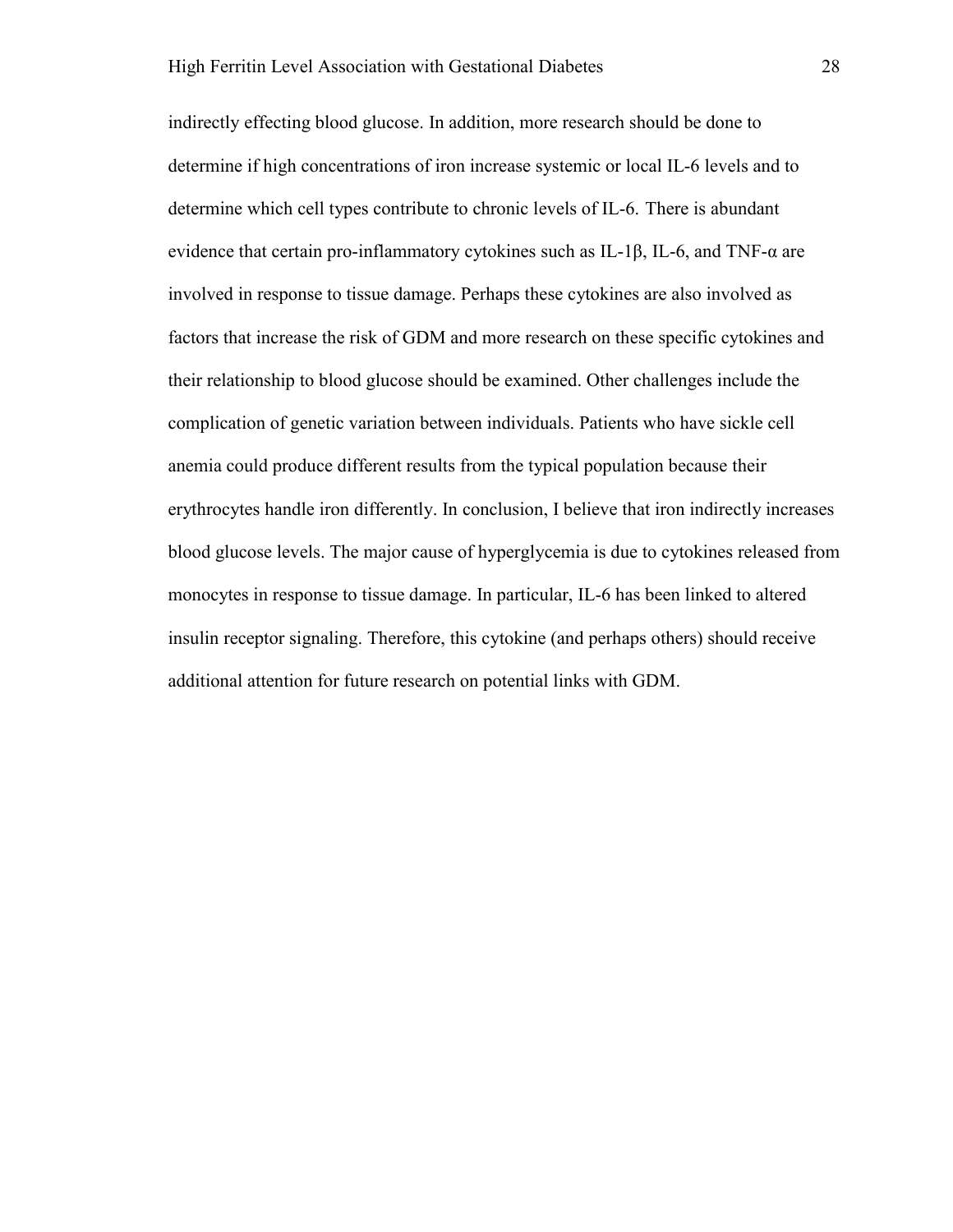## References

- Akhlaghi, F., Bagheri S.M., Rajabi O. A comparative study of relationship between micronutrients and gestational diabetes. ISRN Obstet Gynecol. 2012;2012:470419.
- Afkhami-Ardekani, M., Rashidi, M. Iron status in women with and without gestational diabetes mellitus. *Journal of Diabetes and its Complications* **23,** 194–198 (2009).
- Agha-Jaffar, R., Oliver, N., Johnston, D. & Robinson, S. Gestational diabetes mellitus: does an effective prevention strategy exist? *Nature Reviews Endocrinology* **12,** 533–546 (2016).
- Al-Saleh, E., Nandakumaran M, Al-Shammari M, Al-Harouny A. Maternal-fetal status of copper, iron, molybdenum, selenium and zinc in patients with gestational diabetes. J Matern Fetal Neonatal Med. 2004;16:15–21.
- Alsahli, M., Shrayyef, M. Z. & Gerich, J. E. Normal Glucose Homeostasis. *Principles of Diabetes Mellitus* 1–20 (2017). doi:10.1007/978-3-319-20797-1\_2-2
- Bao, W., Rong, Y., Rong, S., Liu L. Dietary iron intake, body iron stores, and the risk of type 2 diabetes: a systematic review and meta-analysis. BMC Med. 2012;10:119. doi: 10. 1186/1741-7015-10-119.
- Barbour, L. A., Shao, J., Qiao, L., Pulawa, L. K., Jensen, D. R., Bartke, A., Friedman, J. E. (2002). Human placental growth hormone causes severe insulin resistance in transgenic mice. *American Journal of Obstetrics and Gynecology, 186*(3), 512-517. doi:10.1067/mob.2002.121256
- Barbour, L.A., McCurdy CE, Hernandez TL, Kirwan JP, Catalano PM, Friedman JE. Cellular mechanisms for insulin resistance in normal pregnancy and gestational diabetes. Diabetes Care. 2007;30(Suppl 2):S112-9. doi: 10.2337/dc 07-s202.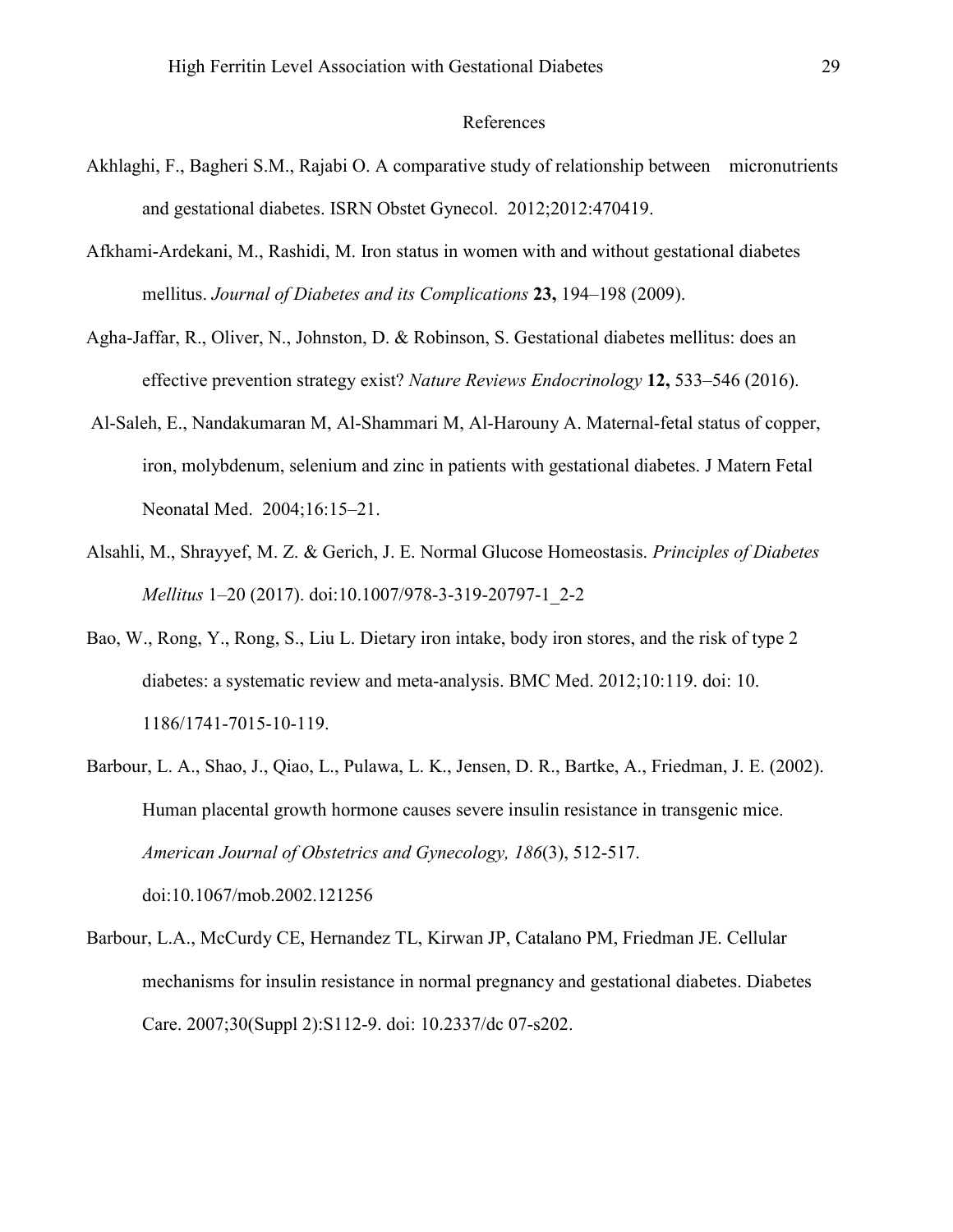- Behboudi-Gandevani, S., Safary K, Moghaddam-Banaem L, Lamyian M, Goshtasebi A, Alian-Moghaddam N. The relationship between maternal serum iron and zinc levels and their nutritional intakes in early pregnancy with gestational diabetes. Biol Trace Elem Res. 2013;154:7–13.
- Berg, J. M., Tymoczko, J. L., Gatto, G. J., & Stryer, L. (2019). *Biochemistry*. New York: W.H. Freeman/McMillan Learning.
- Bo, S., Menato G, Villois P, Gambino R, Cassader M, Cotrino I, Cavallo-Perin P. Iron supplementation and gestational diabetes in midpregnancy. Am J Obstet Gynecol. 2009;201:158 e1-6. doi: 10.1016/j.ajog.2009.04.049.
- Bothwell, T. H. (2000). Iron requirements in pregnancy and strategies to meet them. *The American Journal of Clinical Nutrition, 72*(1). doi:10.1093/ajcn/72.1.257s
- Bowers, K., Yeung E, Williams MA, Qi L, Tobias DK, Hu FB, Zhang CL. A prospective study of prepregnancy dietary iron intake and risk for gestational diabetes mellitus. Diabetes Care. 2011;34:1557-63. doi: 10.2337/dc 11-0134
- Carr, D.B., Gabbe S (1998). "Gestational Diabetes: Detection, Management, and Implications". Clin Diabetes. 16 (1): 4. Archived from the original on 2007-10-10.
- Carey, A.L., Steinberg GR, Macaulay SL, Thomas WG, Holmes AG, Ramm G, Prelovsek O, Hohnen-Behrens C, Watt MJ, James DE, Kemp BE, Pedersen BK, Febbraio MA: Interleukin-6 increases insulin-stimulated glucose disposal in humans and glucose uptake and fatty acid oxidation in vitro via AMP-activated protein kinase. Diabetes 55: 2688–2697, 2006
- Cauza, E., Hanusch-Enserer U, Bischof M, et al. Increased C282Y heterozygosity in gestational diabetes. *Fetal Diagn Ther* 2005; 20:349–354. [PubMed]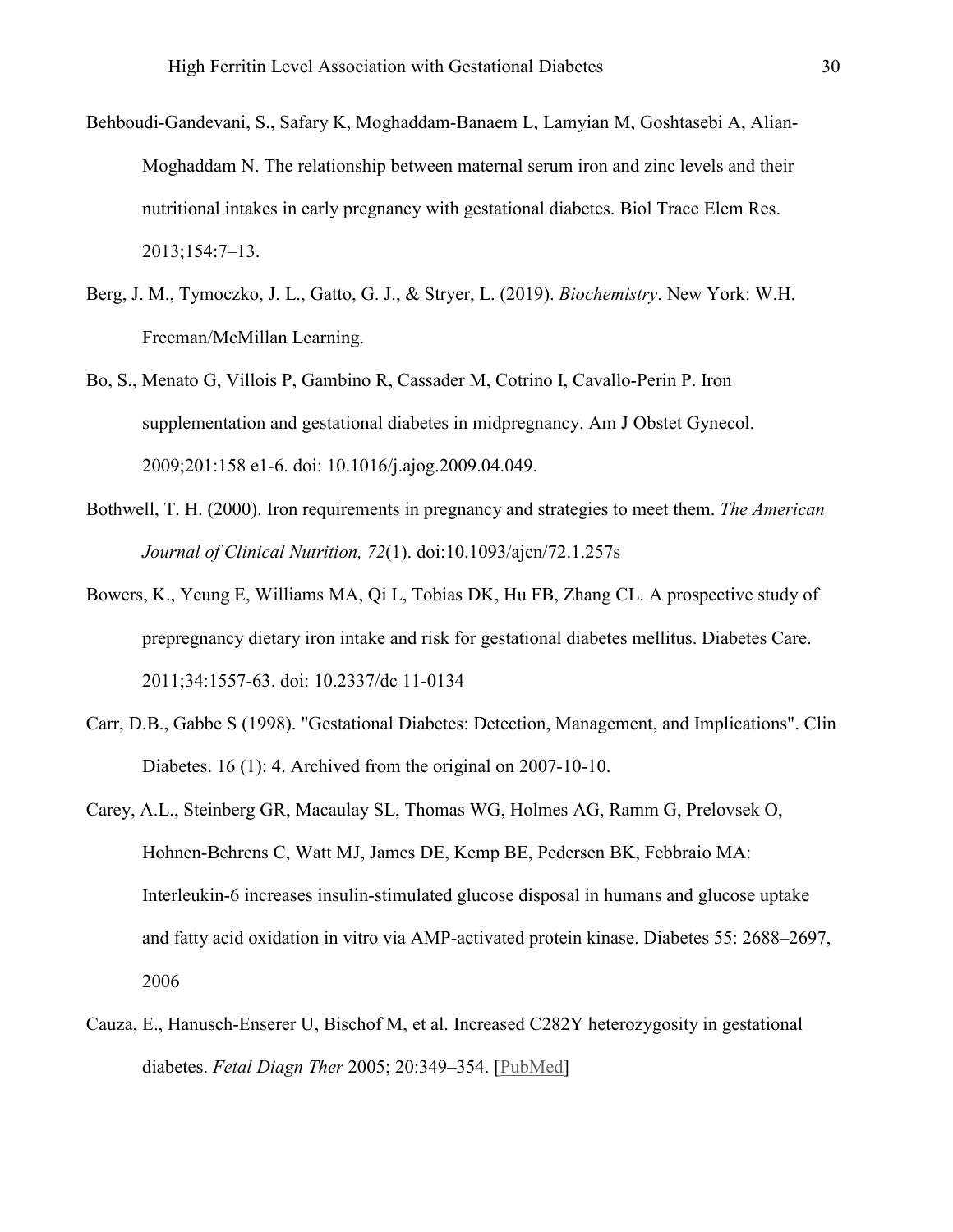- Chen, X.H., Scholl TO, Stein TP. Association of elevated serum ferritin levels and the risk of gestational diabetes mellitus in pregnant women - The Camden study. Diabetes Care. 2006;29:1077-82. doi: 10.2337/dc06-0164.
- Chan, K., Chan, B., Lam, K., *et al*. Iron supplement in pregnancy and development of gestational diabetes—a randomised placebo-controlled trial. *BJOG* 2009; 116:789–798. [PubMed]
- Clark, A. L., Urano, F. Endoplasmic reticulum stress in beta cells and autoimmune diabetes. *Current Opinion in Immunology* **43,** 60–66 (2016).
- Darling, A.M., Mitchell AA, Werler MM. Preconceptional iron intake and gestational diabetes mellitus. Int J Environ Res Public Health. 2016;13:piiE525. doi: 10.3390/ijerph130 60525.
- Derbent, A.U., Simavli SA, Kaygusuz I, Gumus II, Yilmaz S, Yildirim M, Uysal S. Serum hepcidin is associated with parameters of glucose metabolism in women with gestational diabetes mellitus. J Matern Fetal Neonatal Med. 2013;26:1112–5
- Febbraio, M.A., Hiscock N, Sacchetti M, Fischer CP, Pedersen BK: Interleukin-6 is a novel factor mediating glucose homeostasis during skeletal muscle contraction. Diabetes 53: 1643–1648, 2004
- Ford, E.S., Cogswell ME. Diabetes and serum ferritin concentrations among US adults. *Diabetes Care* 1999; 22:1978–1983. [PubMed]
- Fu, S., Li, F., Zhou, J., & Liu, Z. (2016). The Relationship Between Body Iron Status, Iron Intake And Gestational Diabetes. *Medicine, 95*(2). doi:10.1097/md.0000000000002383

Ganz, T., Nemeth E. Hepcidin and iron homeostasis. Biochim Biophys Acta. 2012;1823:1434–43.

Gungor E.S., Danisman N, Mollamahmutoglu L. Maternal serum ferritin and hemoglobin values in patients with gestational diabetes mellitus. *Saudi Med J* 2007; 28:478–480. [PubMed]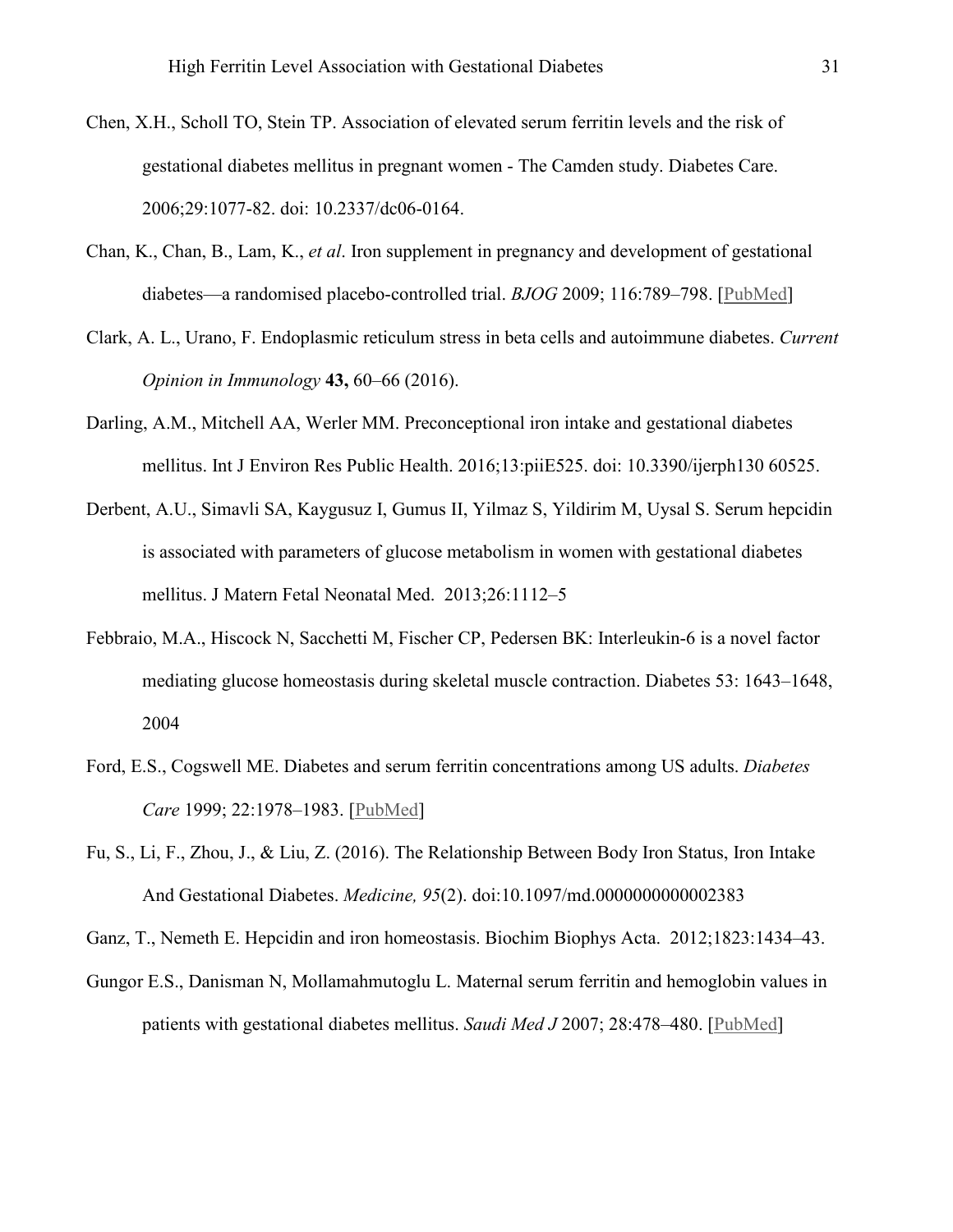- Helin A, Kinnunen TI, Raitanen J, Ahonen S, Virtanen SM, Luoto R. Iron intake, haemoglobin and risk of gestational diabetes: a prospective cohort study. BMJ Open. 2012;2:pii e001730. doi: 10.1136/bmjopen-2012-001730.
- Hurrell, R., Egli, I. (2010). Iron bioavailability and dietary reference values. *The American Journal of Clinical Nutrition, 91*(5). doi:10.3945/ajcn.2010.28674f
- Iqbal, S., Ekmekcioglu, C. (2017). Maternal and neonatal outcomes related to iron supplementation or iron status: A summary of meta-analyses. *The Journal of Maternal-Fetal & Neonatal Medicine,* 1-13. doi:10.1080/14767058.2017.1406915
- Kristiansen OP, Mandrup-Poulsen T: Interleukin-6 and diabetes: the good, the bad, or the indifferent? Diabetes 54 (Suppl. 2): S114–S124, 2005 [PubMed] [Google Scholar]
- KawaIqbal, S., Ekmekcioglu, C. (2017). Maternal and neonatal outcomes related to iron supplementation or iron status: A summary of meta-analyses. *The Journal of Maternal-Fetal & Neonatal Medicine,* 1-13. doi:10.1080/14767058.2017.1406915saki, M. *et al.* Obesity and abnormal glucose tolerance in offspring of diabetic mothers: A systematic review and metaanalysis. *Plos One* **13,** (2018).
- Kawasaki, M., Arata, N., Miyazaki, C., Mori, R., Kikuchi, T., Ogawa, Y., & Ota, E. (2018). Obesity and abnormal glucose tolerance in offspring of diabetic mothers: A systematic review and meta-analysis. *Plos One, 13*(1). doi:10.1371/journal.pone.0190676

Kerr, J B *(2000). Atlas of functional histology. Uk: Mosby. p. 309. ISBN 0-7234-3072-1*

Khambalia, A. Z. *et al.* High maternal iron status, dietary iron intake and iron supplement use in pregnancy and risk of gestational diabetes mellitus: a prospective study and systematic review. *Diabetic Medicine* **33,** 1211–1221 (2016).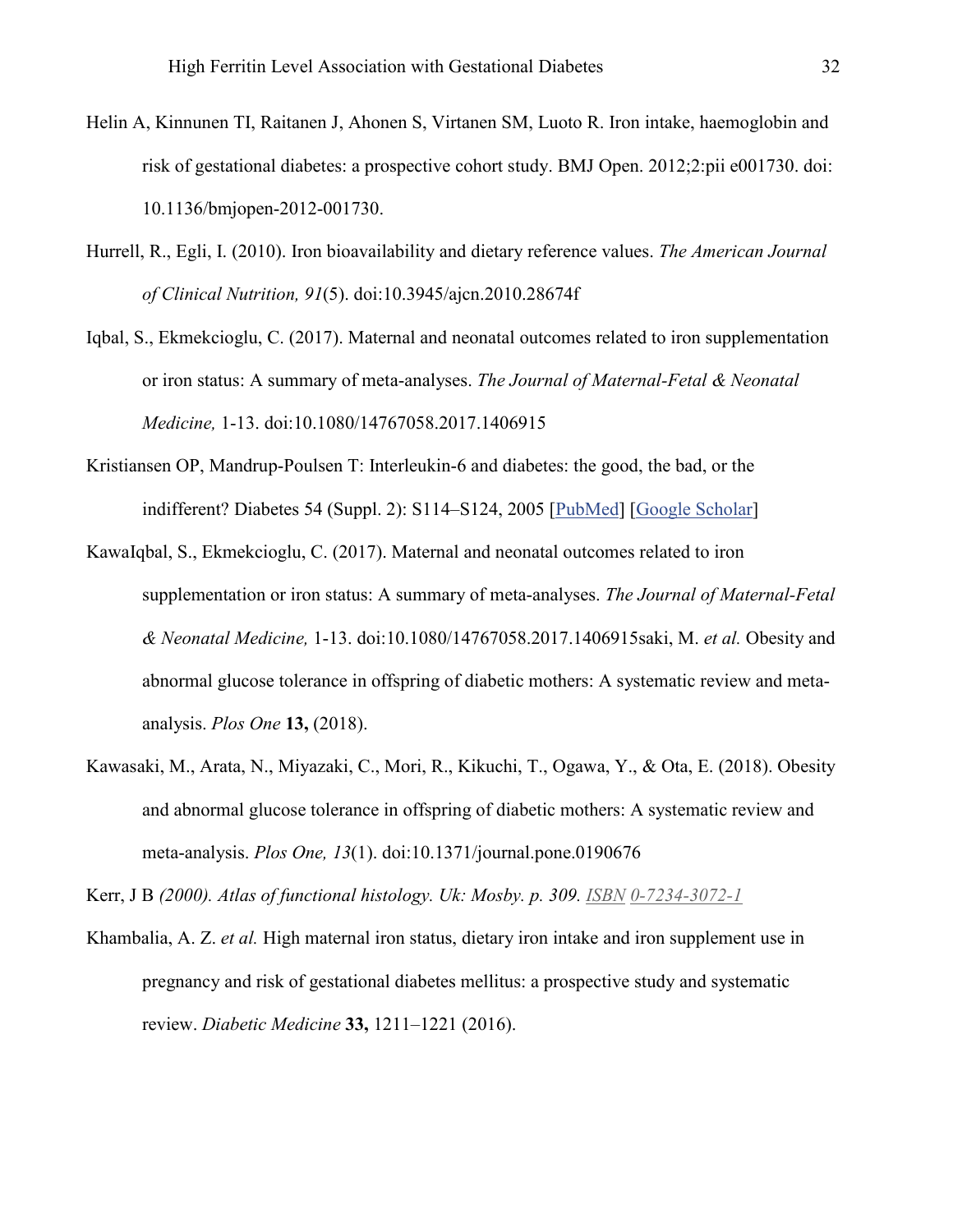- Kinnunen, T.I., Luoto R, Helin A, et al. Supplemental iron intake and the risk ofglucose intolerance in pregnancy: re-analysis of a randomised controlled trial in Finland. *Matern Child Nutr* 2014. [PubMed]
- Kishimoto, M., Endo, H., Hagiwara, S., Miwa, A. & Noda, M. Immunohistochemical findings in the pancreatic islets of a patient with transfusional iron overload and diabetes: case report. *The Journal of Medical Investigation* **57,** 345–349 (2010).
- Kumar, V., Abbas, A. K., Aster, J. C., & Perkins, J. A. (2018). *Robbins basic pathology*. Philadelphia, PA: Elsevier.
- Lao T.T., Chan PL, Tam KF. Gestational diabetes mellitus in the last trimester a feature of maternal iron excess?Diabet Med. 2001;18:218–23
- Lao T.T., Ho LF. Impact of iron deficiency anemia on prevalence of gestational diabetes mellitus. Diabetes Care. 2004;27:650–6
- Lao T.T., Tam KF. Maternal serum ferritin and gestational impaired glucose tolerance. Diabetes Care. 1997;20:1368-9. doi: 10.2337/diacare.20.9.1368
- Leong, W., & Lönnerdal, B. (2011). Iron Nutrition. *Iron Physiology and Pathophysiology in Humans,* 81-99. doi:10.1007/978-1-60327-485-2\_5
- Leroith, D. Hyperglycemia, Hypertension, and Dyslipidemia in Type 2 Diabetes Mellitus: Goals for Diabetes Management. *Clinical Cornerstone* **9,** (2008).
- Lau, D. C., Dhillon, B., Yan, H., Szmitko, P. E., & Verma, S. (2005). Adipokines: Molecular links between obesity and atheroslcerosis. *American Journal of Physiology-Heart and Circulatory Physiology, 288*(5). doi:10.1152/ajpheart.01058.2004
- Lynn R. Mack, Tomich, P.G. Gestational Diabetes Diagnosis, Classification, and Clinical Care http:doi.org/10.1016/j.ogc.2017.02.002. December 29, 2017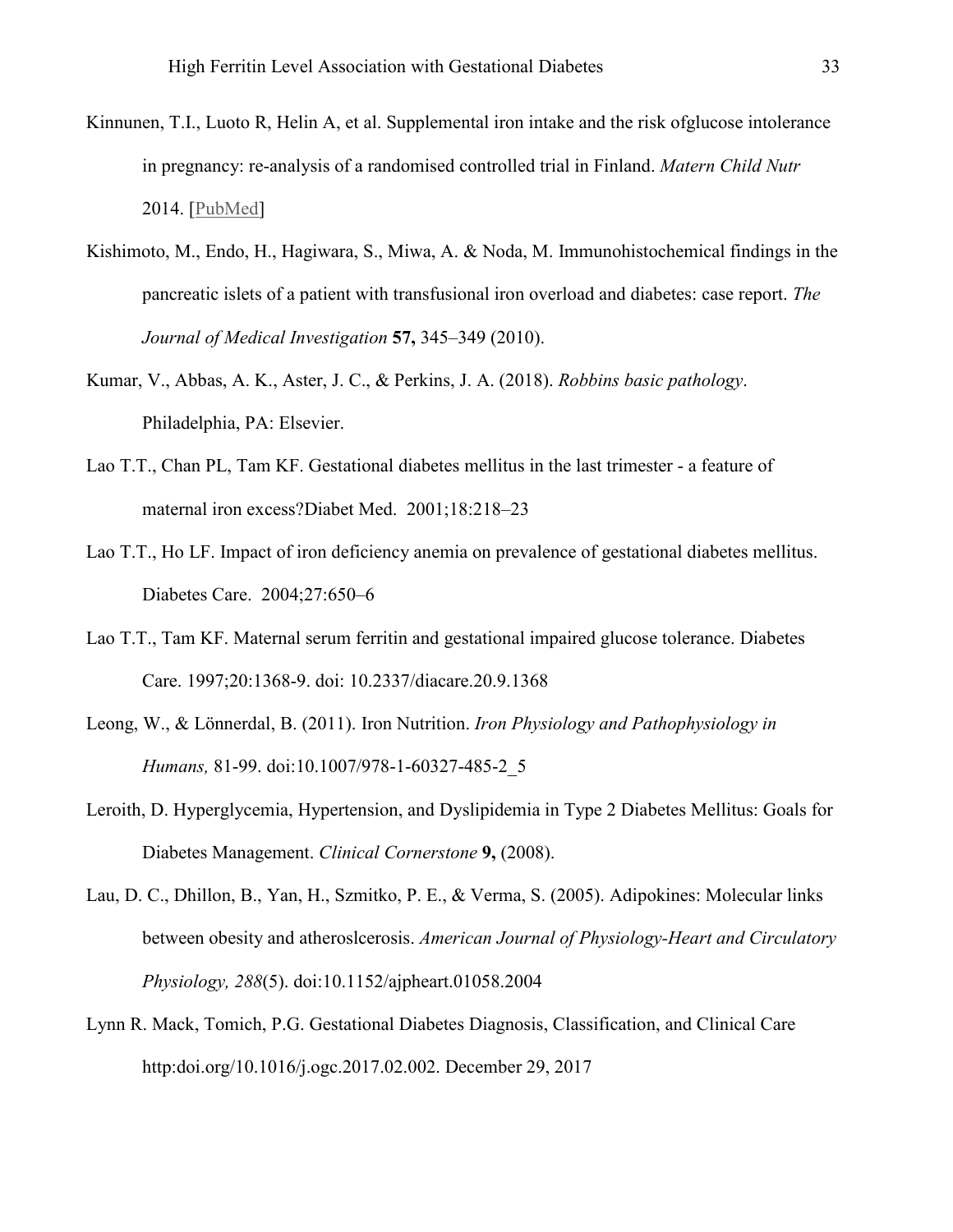- Marieb, Elaine (2014). *Anatomy & physiology*. Glenview, IL: Pearson Education, Inc. ISBN 978- 0321861580
- Mari-Sanchis, A., Diaz-Jurado, G. Basterra-Gortari, F.J. Fuente-Arrillaga, C. Martinez-Gonzalez, M. Bes-Rastrollo, M. Association between pre-prenancy consumption of meat, iron intake, and the risk of gestational diabetes: the Sun Project April 2018, Volume 57, Issue 3, pp 939- 949
- Maryam, T. F., Pendergrass, M. L. Individualizing Treatment of Hyperglycemia in Type 2 Diabetes. Vol. 24 No. 1 January 2017
- Miedema, K. (2005). "Standardization of HbA1c and Optimal Range of Monitoring". Scandinavian Journal of Clinical and Laboratory Investigation. 240: 61–72. doi:10.1080/00365510500236143. PMID 16112961
- Nasiriamiri, Fatemeh., Basirat, Zahra & Omidvar, Shabnam & Sharbatdaran, Majid & Hajian-Tilaki, Karimollah & Pouramir, Mahdi. (2013). Comparison of the serum iron, ferritin levels and total iron-binding capacity between pregnant women with and without gestational diabetes. Journal of natural science, biology, and medicine. 4. 302-305. 10.4103/0976-9668.116977.
- Nieto-Vazquez, I., Fernandez-Veledo, S., Alvaro, C. D., & Lorenzo, M. (2008). Dual Role of Interleukin-6 in Regulating Insulin Sensitivity in Murine Skeletal Muscle. *Diabetes, 57*(12), 3211-3221. doi:10.2337/db07-1062
- Omidvar, S. *et al.* Comparison of the serum iron, ferritin levels and total iron-binding capacity between pregnant women with and without gestational diabetes. *Journal of Natural Science, Biology and Medicine* **4,** 302 (2013).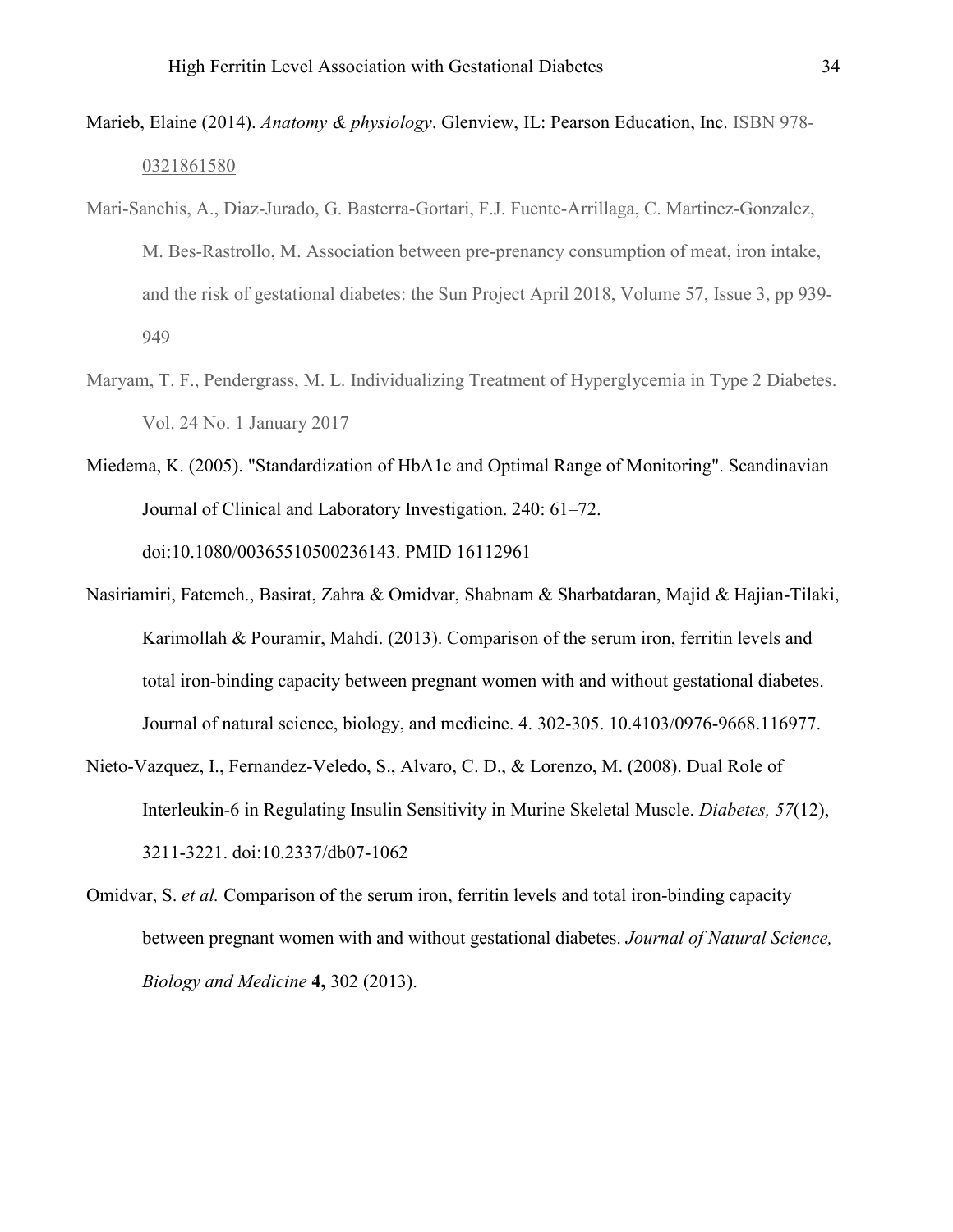- Ozyer S, Engin-Ustun Y, Uzunlar O, Katar C, Danisman N. Inflammation and glycemic tolerance status in pregnancy: the role of maternal adiposity. Gynecol Obstet Invest. 2014; 78:53-8. doi: 10.1159/000362230.
- Palma, S., Perez-Iglesias, R., Prieto D, Pardo R, Llorca J, Delgado-Rodriguez M. Iron but not folic acid supplementation reduces the risk of low birthweight in pregnant women without anaemia: a case-control study. J Epidemiol Community Health. 2008;62:120–4.
- Paula Renz, H., M. Camargo, J. Effect of iron supplementation on HbA1c levels in pregnant women with and without anaemia. Doi.org/10.1016/j.cca.2017.12.028 October 2017
- Pepys, M. B., & Hirschfield, G. M. (2003). C-reactive protein: A critical update. *Journal of Clinical Investigation, 111*(12), 1805-1812. doi:10.1172/jci200318921
- Pharmacologic Approaches to Glycemic Treatment. *Diabetes Care* **40,** (2016).
- Qiu, C.F, Zhang CL, Gelaye B, Enquobahrie DA, Frederick IO, Williams MA. Gestational diabetes mellitus in relation to maternal dietary heme iron and nonheme iron intake. Diabetes Care. 2011;34:1564-9. doi: 10.2337/dc11-0135.
- Qiu, C., Sorensen, T. K., Luthy, D. A., & Williams, M. A. (2004). A prospective study of maternal serum C-reactive protein (CRP) concentrations and risk of gestational diabetes mellitus. *Paediatric and Perinatal Epidemiology, 18*(5), 377-384. doi:10.1111/j.1365- 3016.2004.00578.x-
- Rawal, S., Hinkle SN, Bao W, Zhu Y, Grewal J, Albert PS, Weir NL, Tsai MY, Zhang C. A longitudinal study of iron status during pregnancy and the risk of gestational diabetes: findings from a prospective, multiracial cohort. Diabetologia. 2017;60:249–57.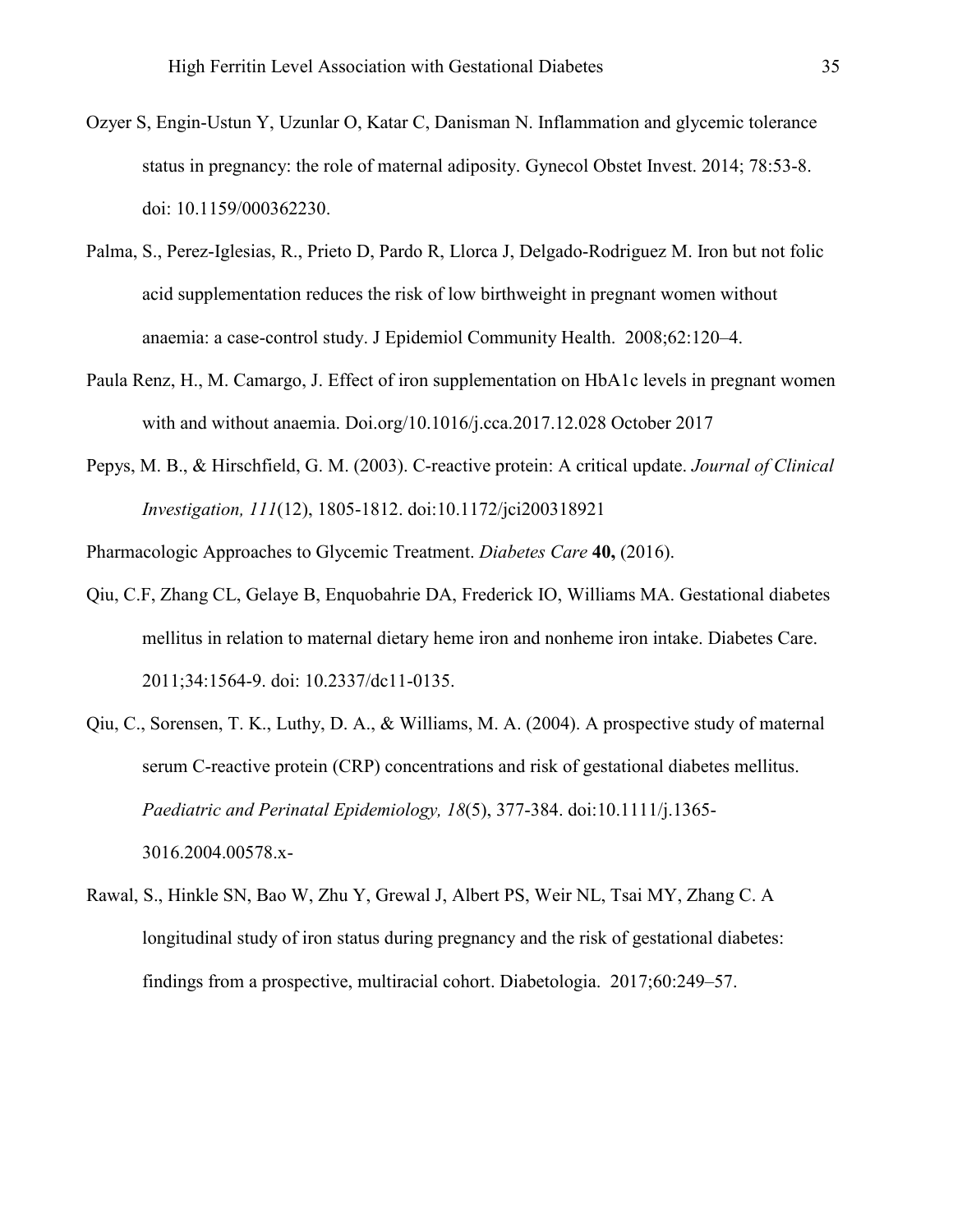- Ruiz-Palacios, M., Ruiz-Alcaraz, A. J., Sanchez-Campillo, M. & Larqué, E. Role of Insulin in Placental Transport of Nutrients in Gestational Diabetes Mellitus. *Annals of Nutrition and Metabolism* **70,** 16–25 (2017).
- Saleh, J. *(2015-08-26). "Glycated hemoglobin and its spinoffs: Cardiovascular disease markers or risk factors?". World Journal of Cardiology. 7 (8): 449*–*53. doi:10.4330/wjc.v7.i8.449. ISSN 1949-8462. PMC 4549778  . PMID 2632218*
- Saini, V. (2010). Molecular mechanisms of insulin resistance in type 2 diabetes mellitus. *World Journal of Diabetes, 1*(3), 68. doi:10.4239/wjd.v1.i3.68
- Sarker, M. R. *et al.* Role of Maternal Iron Status in the Pathogenesis Of Gestational Diabetes Mellitus. *Bangladesh Medical Journal* **40,** (2014).
- Sharifi, F., Ziaee A, Feizi A, et al. Serum ferritin concentration in gestational diabetes mellitus and risk of subsequent development of early postpartum diabetes mellitus. *Diabetes Metab Syndr Obes* 2010; 3:413–419. [PMC free article] [PubMed]
- Shepherd, E., Gomersall JC, Tieu J, Han S, Crowther CA, Middleton P. Combined diet and exercise interventions for preventing gestational diabetes mellitus. Cochrane Database of Systematic Reviews 2017, Issue 11. Art. No.: CD010443. DOI: 10.1002/14651858.CD010443.pub3
- Stewart, Z. A. *et al.* Closed-Loop Insulin Delivery During Pregnancy in Women With Type 1 Diabetes. *Obstetrical & Gynecological Survey* **71,** 699–701 (2016).
- Sun, X. J., Rothenberg, P., Kahn, C. R., Backer, J. M., Araki, E., Wilden, P. A., . . . White, M. F. (1991). Structure of the insulin receptor substrate IRS-1 defines a unique signal transduction protein. *Nature, 352*(6330), 73-77. doi:10.1038/352073a0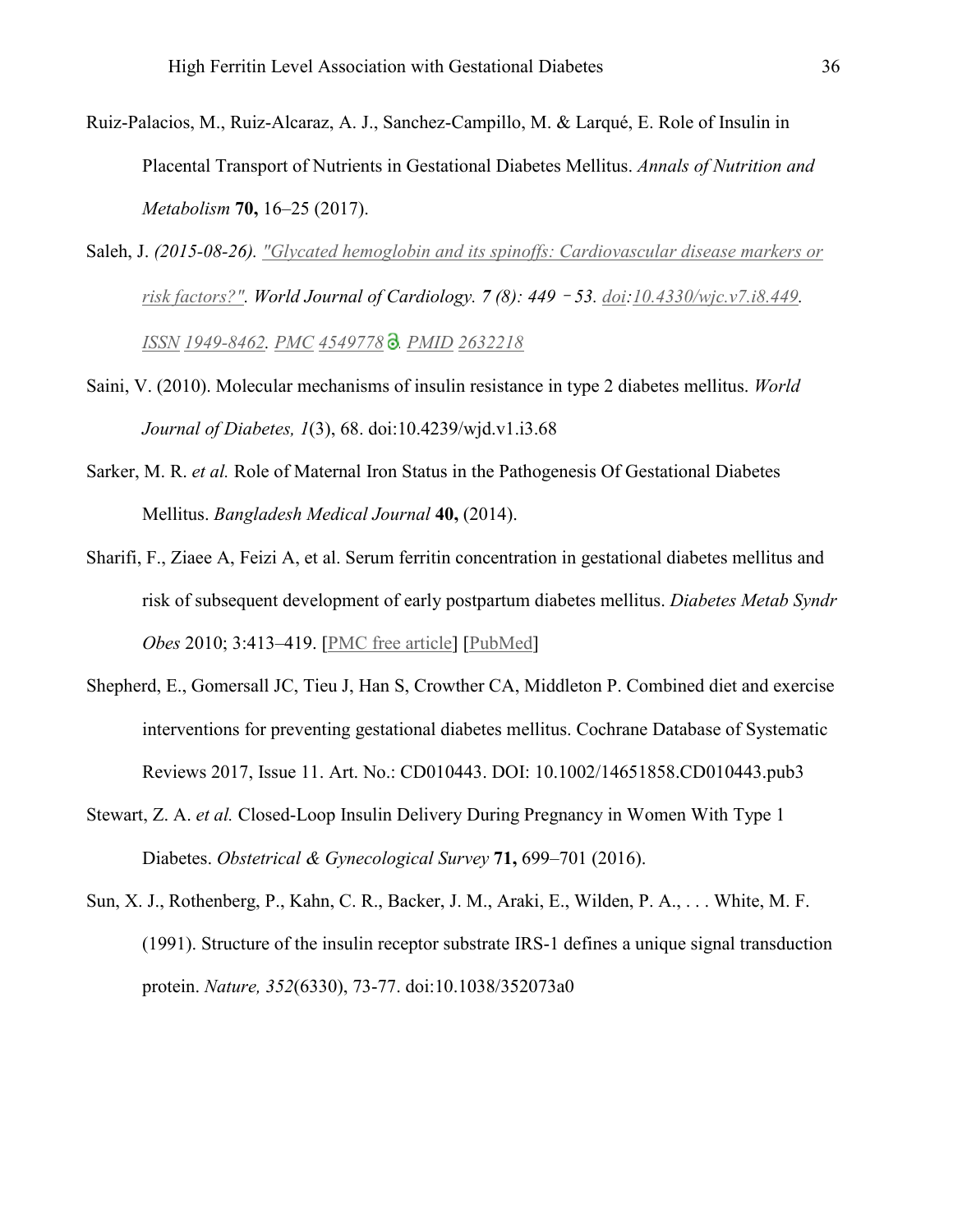- Tan P.C., Chai JN, Ling LP, Omar SZ. Maternal hemoglobin level and red cell indices as predictors of gestational diabetes in a multi-ethnic Asian population. Clin Exp Obstet Gynecol. 2011;38:150–4
- Tan, X. *et al.* Effect of metformin treatment during pregnancy on women with PCOS: a systematic review and meta-analysis. *Clinical & Investigative Medicine* **39,** 120 (2016).
- Tarim E, Kilicdag E, Bagis T, Ergin T. High maternal hemoglobin and ferritin values as risk factors for gestational diabetes. Int J Gynaecol Obstet. 2004;84:259–61.
- Vanessa, H. G., Ferguson, J. E. Exercise in Pregnancy. Clinics in Sports Medicine, 2017-10-01, Volume 36, Issue 4, Pages 741-752.
- Wang, Y., Tan M, Huang Z, Sheng L, Ge Y, Zhang H, Jiang M, Zhang G. Elemental contents in serum of pregnant women with gestational diabetes mellitus. Biol Trace Elem Res. 2002;88:113–8.
- Yeniel, A.Ö., Ergenoglu AM, Sanhal CY, Sahin C, Ulukus M, Oztekin K. Does high maternal first trimester iron status have an effect on the 50 g oral glucose test?J Obstet Gynaecol. 2012;32:332–4
- Young, B., Woodford P, O'Dowd G (2013). Wheater's Functional Histology: A Text and Colour Atlas (6th ed.). Elsevier. p. 95. ISBN 978-0702047473.
- Zein, S., Rachidi S, Hininger-Favier I. Is oxidative stress induced by iron status associated with gestational diabetes mellitus? J Trace Elem Med Biol. 2014;28:65-9. doi: 10. 1016/j.jtemb.2013.09.009
- Zhang, C. & Rawal, S. Dietary iron intake, iron status, and gestational diabetes. *The American Journal of Clinical Nutrition* **106,** (2017).